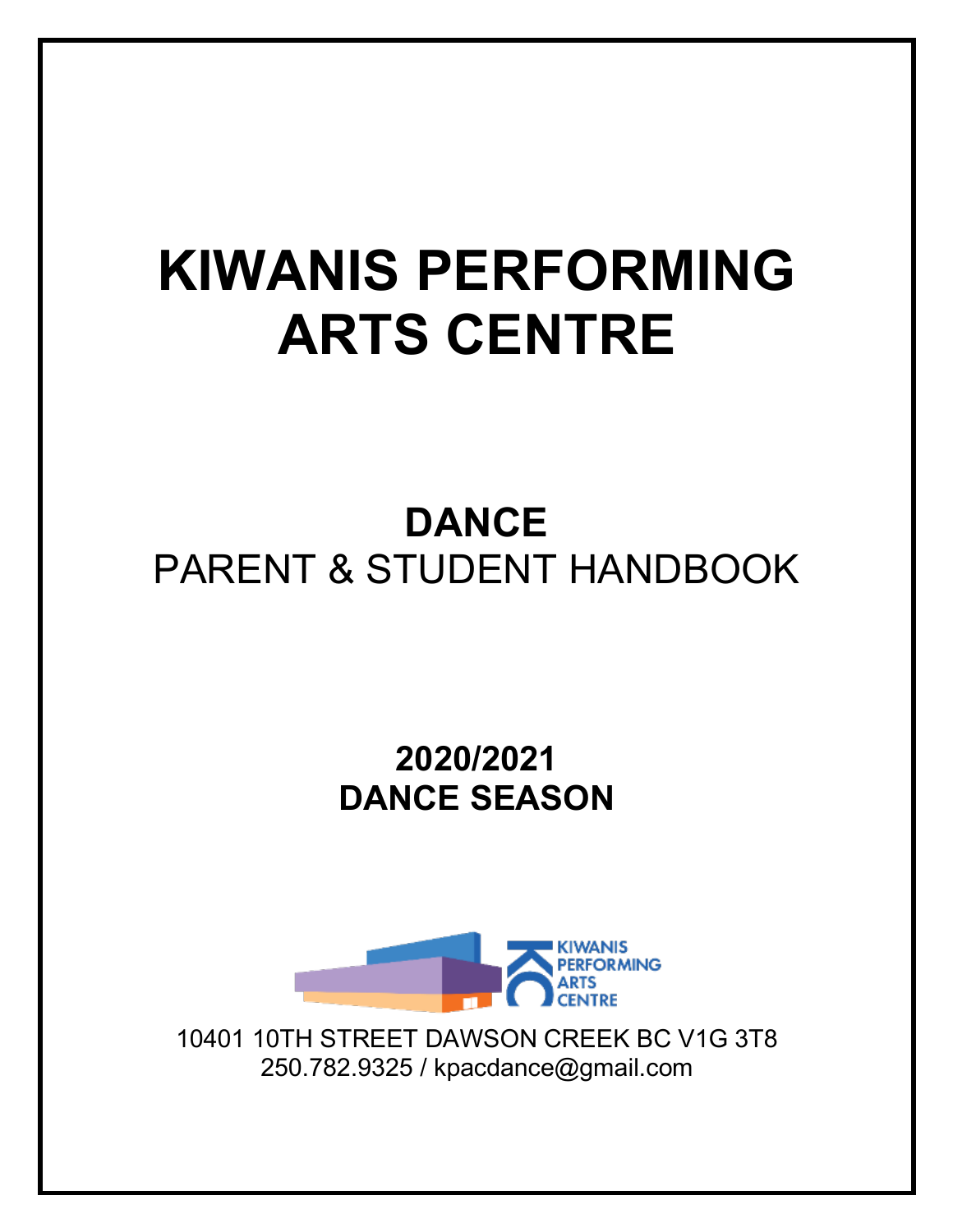### **TABLE OF CONTENTS**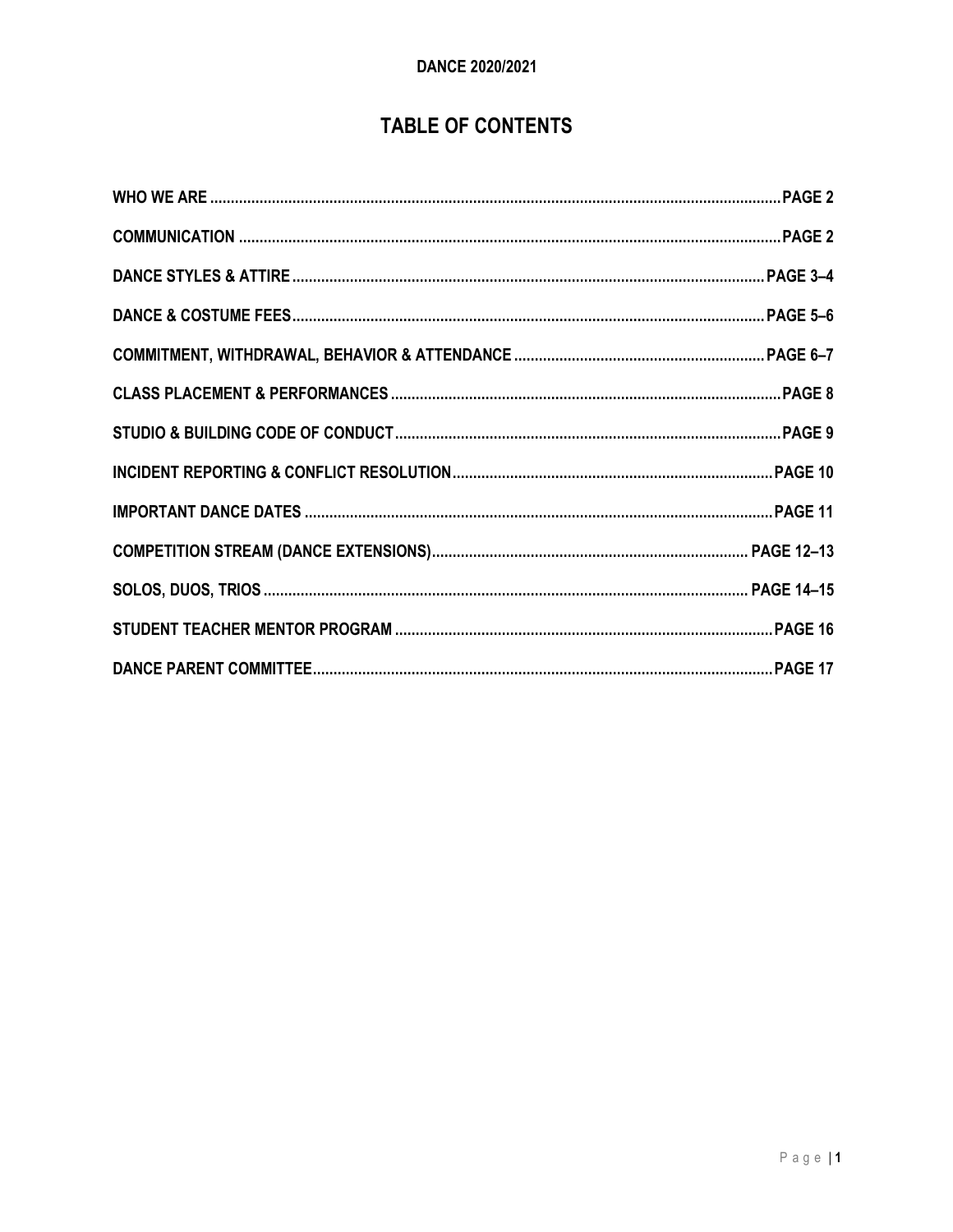#### **WHO WE ARE:**

The Kiwanis Performing Arts Centre (KPAC) is a staple in the community of Dawson Creek, mentoring generations of performers and fostering a lifelong love of the arts in all students, members and facilitators. Our mission is to grow the performing arts community by providing classes, including dance, for students of all ages and skill levels. From the absolute beginner to the aspiring professional, we aim to provide engaging and professional instruction in a variety of genres, thereby continuing KPAC's established tradition of equipping students with both technical and performance skills and an appreciation for the arts as a means of self-expression and recreation.

We have created this handbook to offer our dance students and their parents a clear understanding of their commitments and responsibility to the KPAC and the dance program.

KPAC reserves the right to refuse any registration for any of our programs.

#### KPAC MEMBERSHIP:

KPAC Memberships are renewed every September, a \$20.00 will be applied to your first invoice. Membership allows you one vote; as a charity the KPAC is managed by an elected Board of Directors, every October the KPAC holds an Annual General Meeting where those who have paid a membership are able to use their vote to elect the KPAC Board of Directors. Members can also attend monthly Board meetings where they can hear about the financial stability of the KPAC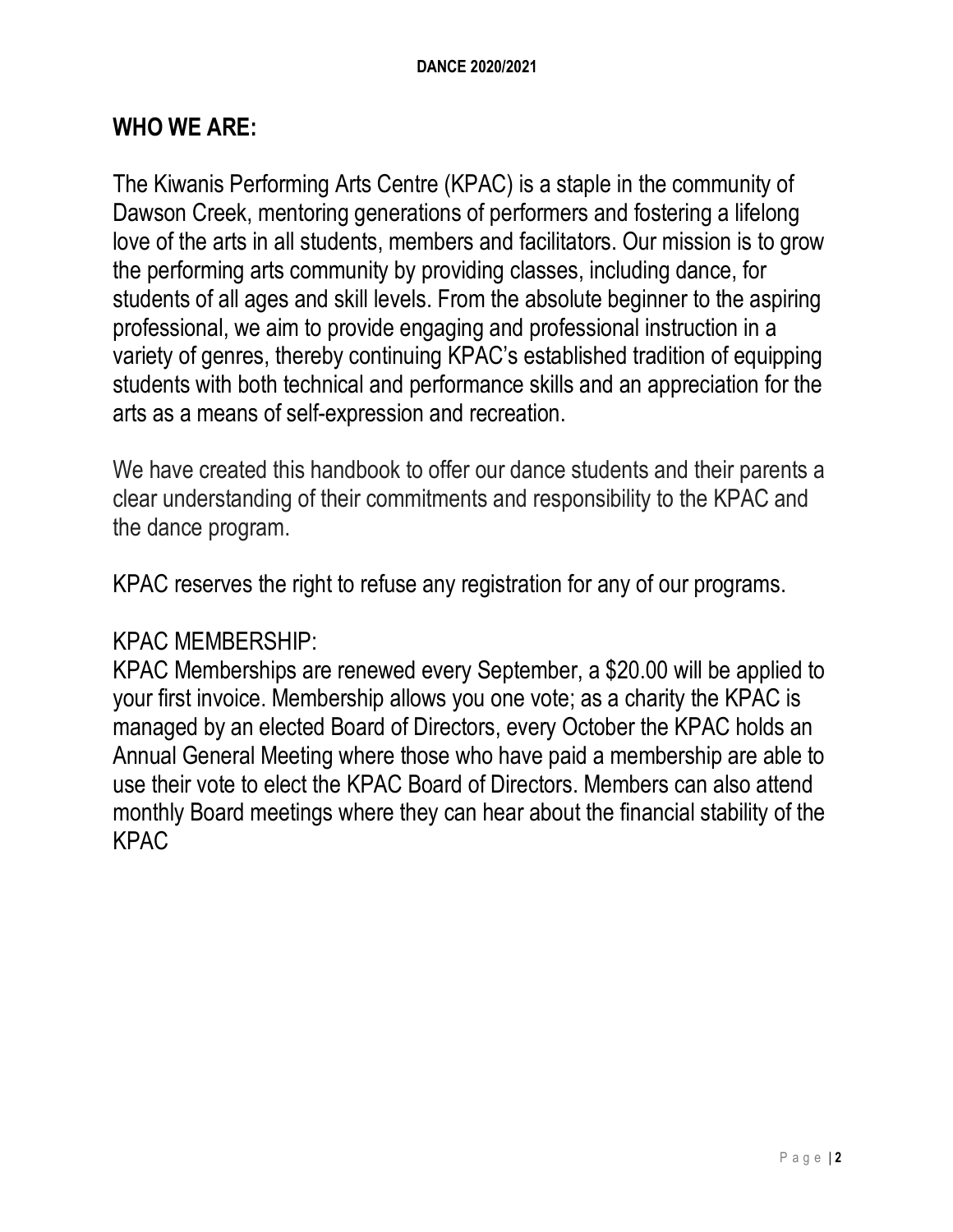#### **COMMUNICATION:**

For the dance program, all of our communication is done via email. Paper notices are rarely sent home. We will add you to our email list, but if you are not receiving notices (one will be sent in August) it is your responsibility to contact the KPAC office (kpacdance@gmail.com) and be sure the email address we have is your correct address. Please check your Junk Mail folder.

Communication is integral to your child's dance education. Stay informed. Read all information that is sent by email and take time to understand it all. Information related to the dance season (rehearsal notices, workshop dates, etc.) will be posted on the bulletin board located on the lower level of KPAC (across from the lockers near the dance studios).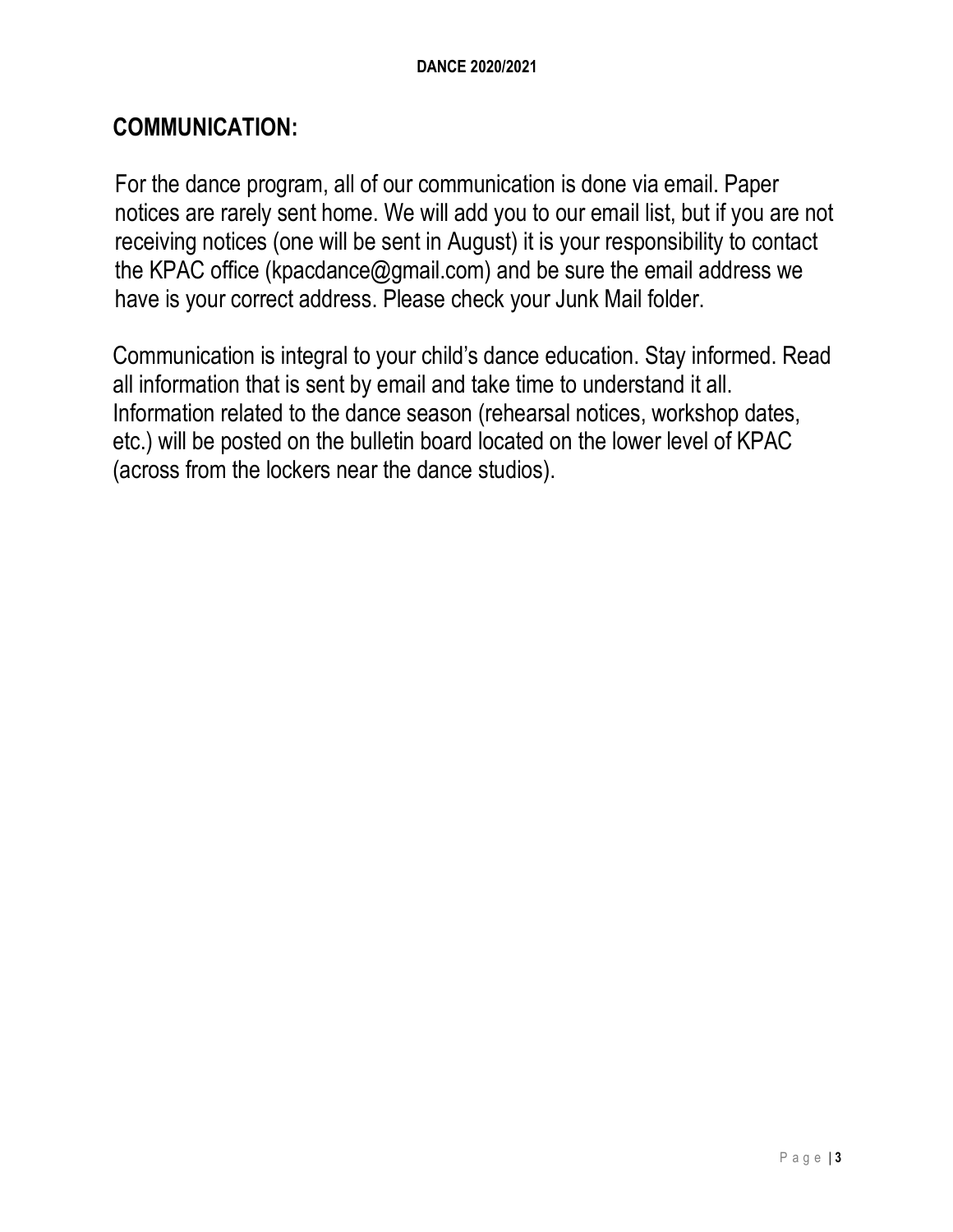#### **FULL SEASON DANCE CLASSES:**

**\*All Dancer ages as of December 31. \*\*Classes are subject to cancellation or class ages maybe combined in some styles due to registration.**

**Listed below are the type of dance classes and length of each per age group:**

| <b>PRE SCHOOL</b> -*Must be potty trained                    |                                                                                                                                                    |
|--------------------------------------------------------------|----------------------------------------------------------------------------------------------------------------------------------------------------|
| Ballet (age 3 & 4)                                           | 45 minutes per week                                                                                                                                |
| Tap (age $4$ )                                               | 45 minutes per week                                                                                                                                |
| Jazz (age 4)                                                 | 45 minutes per week                                                                                                                                |
| <b>KINDERGARTEN</b> (age 5)<br><b>Ballet</b><br>Jazz and Tap | 45 minutes per week/class<br>*Kinder classes that have been<br>combined with Pre-Junior classes<br>$(age 6/7)$ will be 1 hour per<br>week/classes) |
| AGE 6-7                                                      |                                                                                                                                                    |
| Ballet, Jazz, Tap and Hip Hop                                | 1 hour per week/class                                                                                                                              |
| AGE 8-17                                                     |                                                                                                                                                    |
| <b>Ballet 1x week</b>                                        | 1 hour per week                                                                                                                                    |
| <b>Ballet 2x week</b>                                        | 2 hours per week/ 1hr per class                                                                                                                    |
| Pre-Pointe (age 11 + up may be                               | 30 minutes per week*                                                                                                                               |
| considered)                                                  | *By invitation, when the dancer has                                                                                                                |
| <b>Ballet-Pointe (assessment</b>                             | been assessed to be technically                                                                                                                    |
| required, invite only)                                       | ready.                                                                                                                                             |
| Jazz, Tap and Hip Hop                                        | 1 hour per week/class                                                                                                                              |
| Contemporary and Lyrical (age<br>$10+)$                      | 1 hour per week/class                                                                                                                              |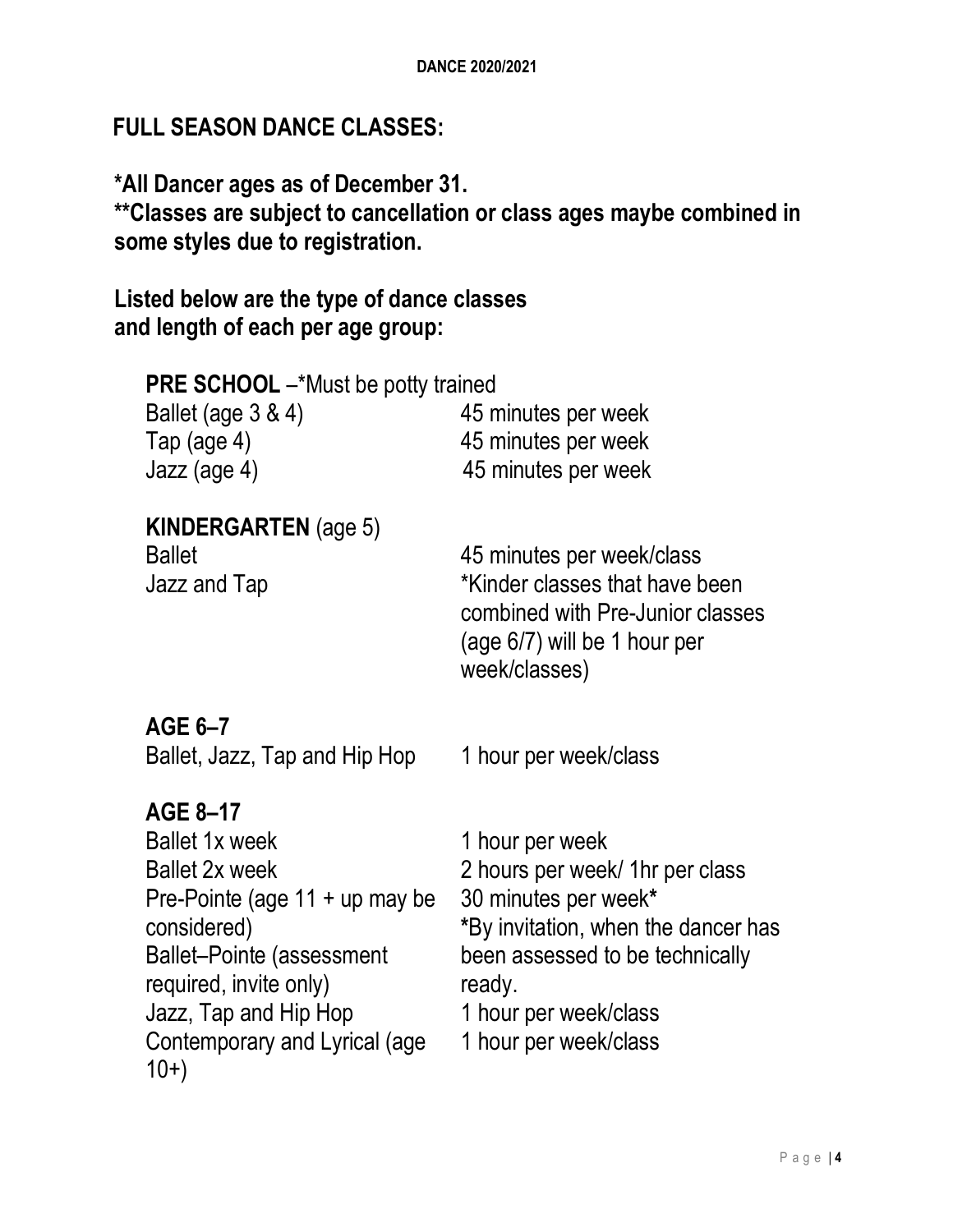#### **DANCE DISCIPLINES:**

Ballet is the foundation for all dance disciplines. Ballet is a physical art form that teaches musical awareness, flexibility, body co-ordination, mental quickness, personal confidence and self-discipline.

Jazz combines upbeat dance styles with elements of Ballet and is influenced by rhythms and technique. Jazz is a fun, upbeat style of dance which combines today's stylish moves with energetic, popular-age appropriate music.

#### **Tap** *Age 4+*

Tap is the discipline where your feet make the music. Paired with popular and classic music, students will learn to improve their timing and coordination while developing rhythmic and syncopated footwork.

#### **Hip Hop** *Age 6+*

This high-energy class not only improves physical fitness, but rhythm, freestyle movement, and self-confidence. This style of dance is funky, energetic and a lot of fun! Hip Hop dance includes a wide range of styles. The fundamentals of both "old school" such as popping and locking and "new school" like, krumping, voguing, wacking, and house are just some of the styles included in this class.

### **Lyrical (must have Ballet or Jazz experience)** *Age 10+*

Lyrical is a dance style that blends elements of ballet and jazz. It is somewhat smoother and a bit faster than ballet, but not quite as fast as jazz. Movements are used to express strong emotions and are characterized by fluidity and grace with the dancer flowing seamlessly from one movement to another.

#### **Ballet** *Age 3+*

### **Jazz** *Age 4+*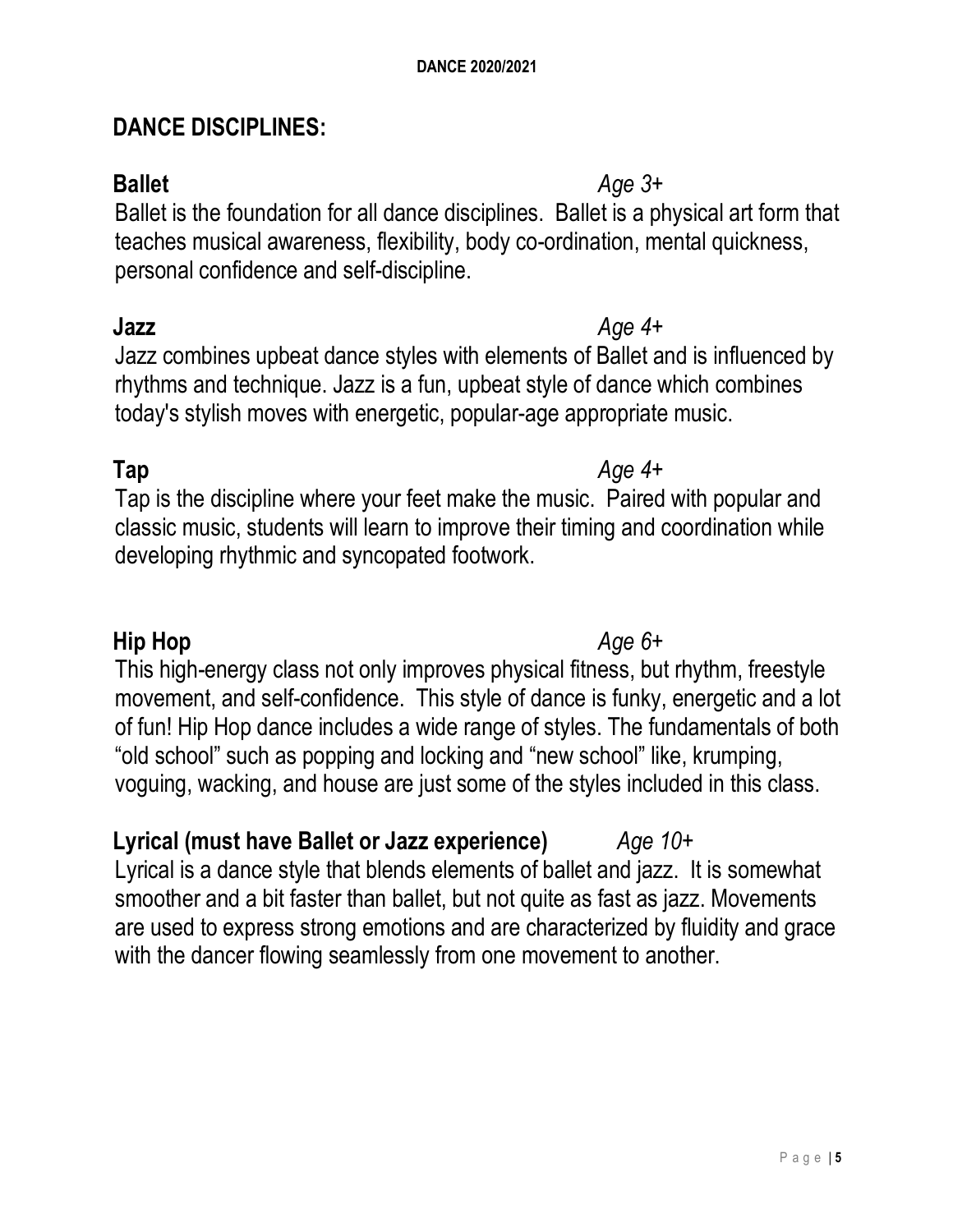#### **Contemporary (must have prior experience or Ballet experience)** *Age 10+*

Contemporary Dance is all about expressing emotion through organic movements and unrestricted lines. Incorporating elements of lyrical Jazz, Ballet and Modern dance, Contemporary is an exciting fusion which allows students to work through powerful and emotional routines.

#### **Strength & Conditioning** *\*Competition Mandatory*

Class designed to improve strength, power, and cardiovascular health, as well as improve posture.

This class will also include the proper technique of jumping and turning which are two technical aspects of dance that are used in almost all forms of dance and choreography. By taking technique classes students are able to develop their skills further, learning and improving upon the execution to prevent injury, falling or feelings of instability.

### **DANCE ATTIRE:**

Dancers, like any other activity/sport require a certain dress code. Proper grooming is part of the tradition of dance and shows self-respect. Dancers and parents are responsible for ensuring they are correctly dressed for each class.

| <b>Style</b>     | Age                                              | <b>Required Attire</b>                                     |
|------------------|--------------------------------------------------|------------------------------------------------------------|
| <b>Ballet</b>    | Age $3-$                                         | Pink tank bodysuit, pink tights, and pink leather ballet   |
|                  |                                                  | shoes. Skirt or tutu optional (ages 3-5)                   |
| <b>Ballet</b>    | Age $8-$                                         | Black or navy blue tank bodysuit, pink tights, and pink    |
|                  | 17                                               | leather ballet shoes.                                      |
| All ages<br>Jazz |                                                  | Jazz shoes (beige), tights and bodysuit, or fitted dance   |
|                  |                                                  | shorts/leggings and tank top.                              |
|                  |                                                  | Tap shoes (Oxford style shoes for dancers aged 9+), tights |
| All ages<br>Tap  |                                                  | and bodysuit, or fitted shorts/leggings and tank top.      |
| Hip              | Sweat pants/harem pants or leggings, clean white |                                                            |
| Hop              | All ages                                         | sneakers, and a t-shirt or tank top.                       |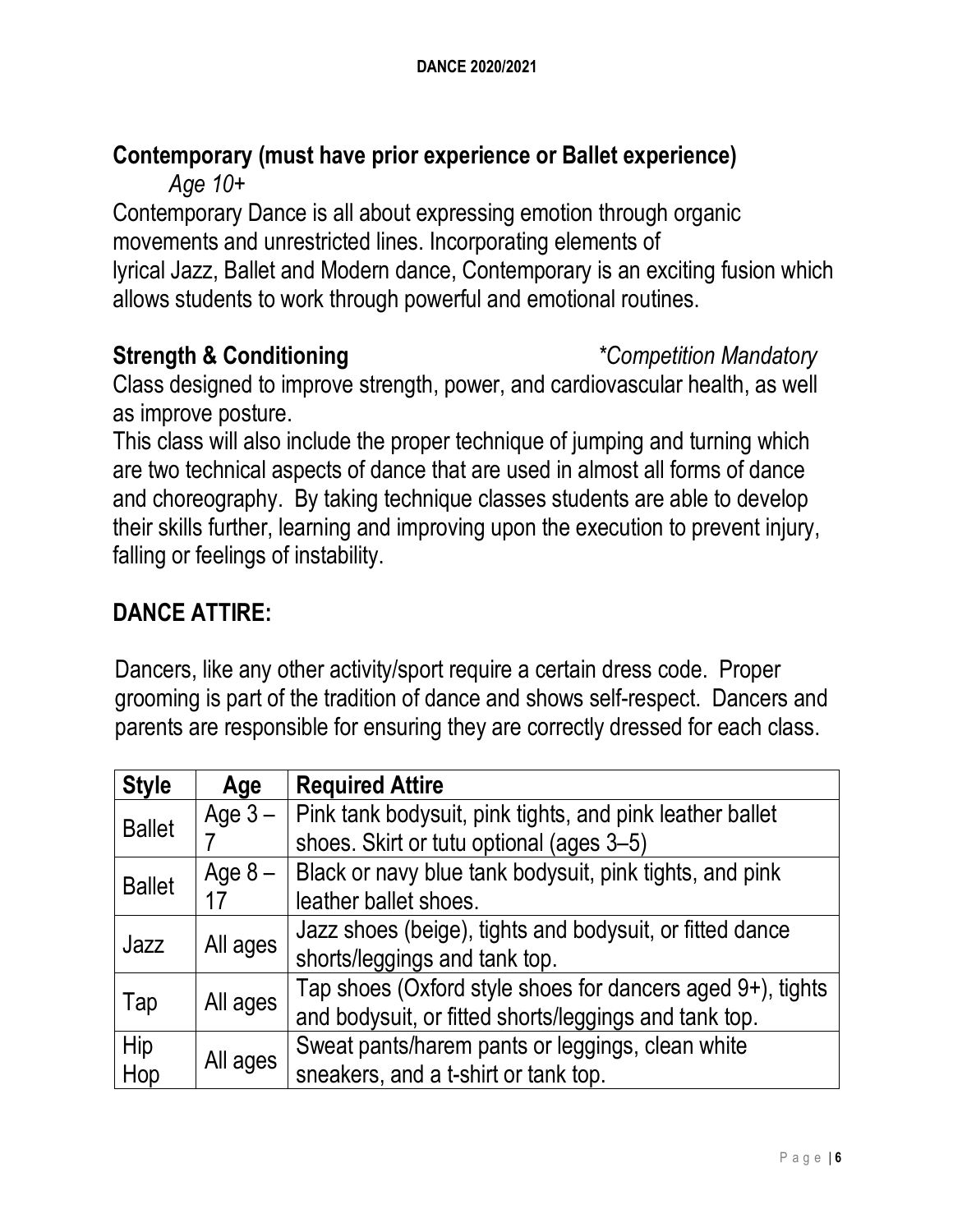#### **DANCE 2020/2021**

For Hip Hop, Tap, and Jazz, hair must be styled in a ponytail. All ballet classes require a bun. Very short hair must be held back with a head band. Long skirts or tutus are not appropriate for classes as instructors need to be able to observe leg/feet positioning.

#### **If a dancer is not appropriately dressed, they may be asked to change or sit out and observe.**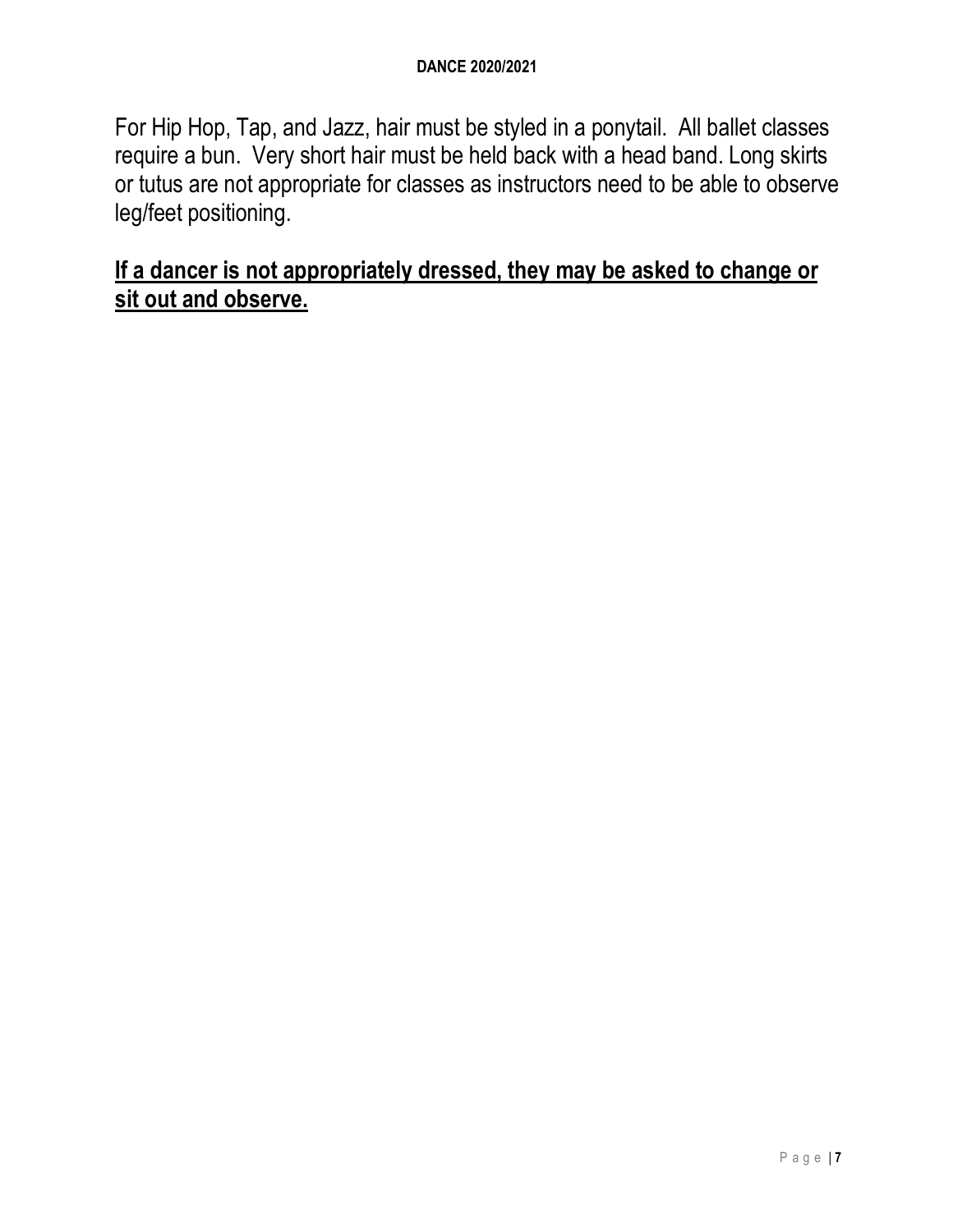#### **DANCE FEES:**

**\$75 non-refundable deposit due at time of registration. This deposit goes towards the 4th term dance fee's.** First term fees are due the week of September 14, 2020. Payments can be made in full or over 4 terms<sup>1</sup> (term=2) months).

| <b>Hours/Week</b> | \$ per<br>Term | Total<br>Cost<br>(Full<br>Year) | <b>Hours/Week</b> | \$ per<br><b>Term</b> | <b>Total</b><br>cost<br>(Full<br>Year) |
|-------------------|----------------|---------------------------------|-------------------|-----------------------|----------------------------------------|
| 45 min            | 80<br>\$       | \$320                           | 3 hours           | \$250                 | \$1000                                 |
| 1 hour            | 100<br>S       | \$400                           | 4 hours           | \$295                 | \$1180                                 |
| 1.5 hour          | \$145          | \$580                           | 5 hours           | \$340                 | \$1360                                 |
| 1.75 hours        | \$160          | \$640                           | 6 hours           | \$385                 | \$1540                                 |
| 2 hours           | \$185          | \$740                           | 7 hours           | \$430                 | \$1720                                 |
| 2.25 hours        | \$205          | \$820                           | 8 hours           | \$445                 | \$1780                                 |
| 2.5 hours         | \$225          | \$900                           | 9 hours           | \$460                 | \$1840                                 |

#### **FEE CALCULATOR**

#### **Additional costs calculated at registration and payable in September:**

- *KPAC Membership Fee*: \$20/member or \$20/family or \$40 premium membership
- *South Peace Arts Festival Fee*: \$5/class

 $\overline{a}$ 

- Costume Deposit: \$40/class; \$20 rental fee per Production-Ballet & Pointe
- Competition Stream-Additional fee: \$100 per registered discipline in Competition Stream (no additional fee for Strength and Conditioning)

<sup>1</sup> Term 1 – September 14, 2020; Term 2 – November 2, 2020; Term 3 – January 11, 2021; Term 4 – March 1, 2021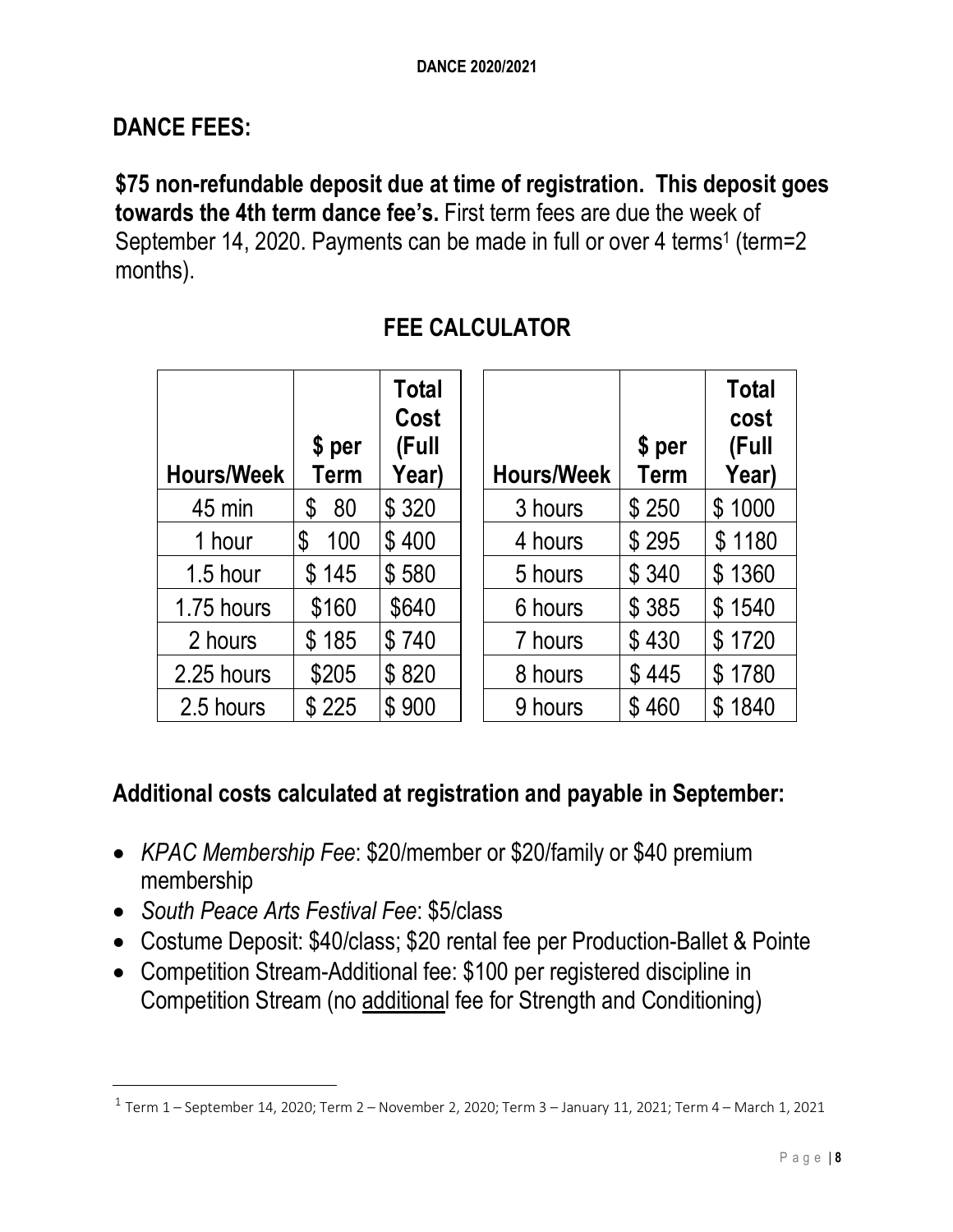#### **Expected Additional Costs:**

Costumes, dance footwear, bodysuits, tights, Year-End show tickets, pictures, programs, examinations, DVDs, hair supplies, makeup.

Dancers in the competition stream can also expect to spend more on competition entrance fees, travel expenses, additional instruction and production fees (outlined in the Competition section of this Handbook), and possible secondary costumes.

#### **COSTUMES:**

Ballet classes require a \$20 costume rental per class/ production. Costume deposits for Tap, Jazz, Hip Hop, Lyrical and Contemporary is \$40 per class.

Costume measurements will be taken during an assigned week by Miss Whitney to ensure proper sizing. Notice will be given ahead of time to ensure that your child is in attendance.

#### **COMMITMENT:**

Please carefully consider how many hours a week you want your child to dance. We expect our dancers to commit to their choice, so please choose a commitment level that is suitable for you and your family.

We develop our class schedule based on a variety of factors; teacher/studio availability, skill level, age range, and the number of registered dancers. We aim to provide a schedule that gives dancers the option to study any and all disciplines that they choose. **As such, we unfortunately cannot accommodate other extracurricular activities. If a scheduling conflict arises, the dancer and their parents or guardians must make a choice in order to properly commit to either activity.**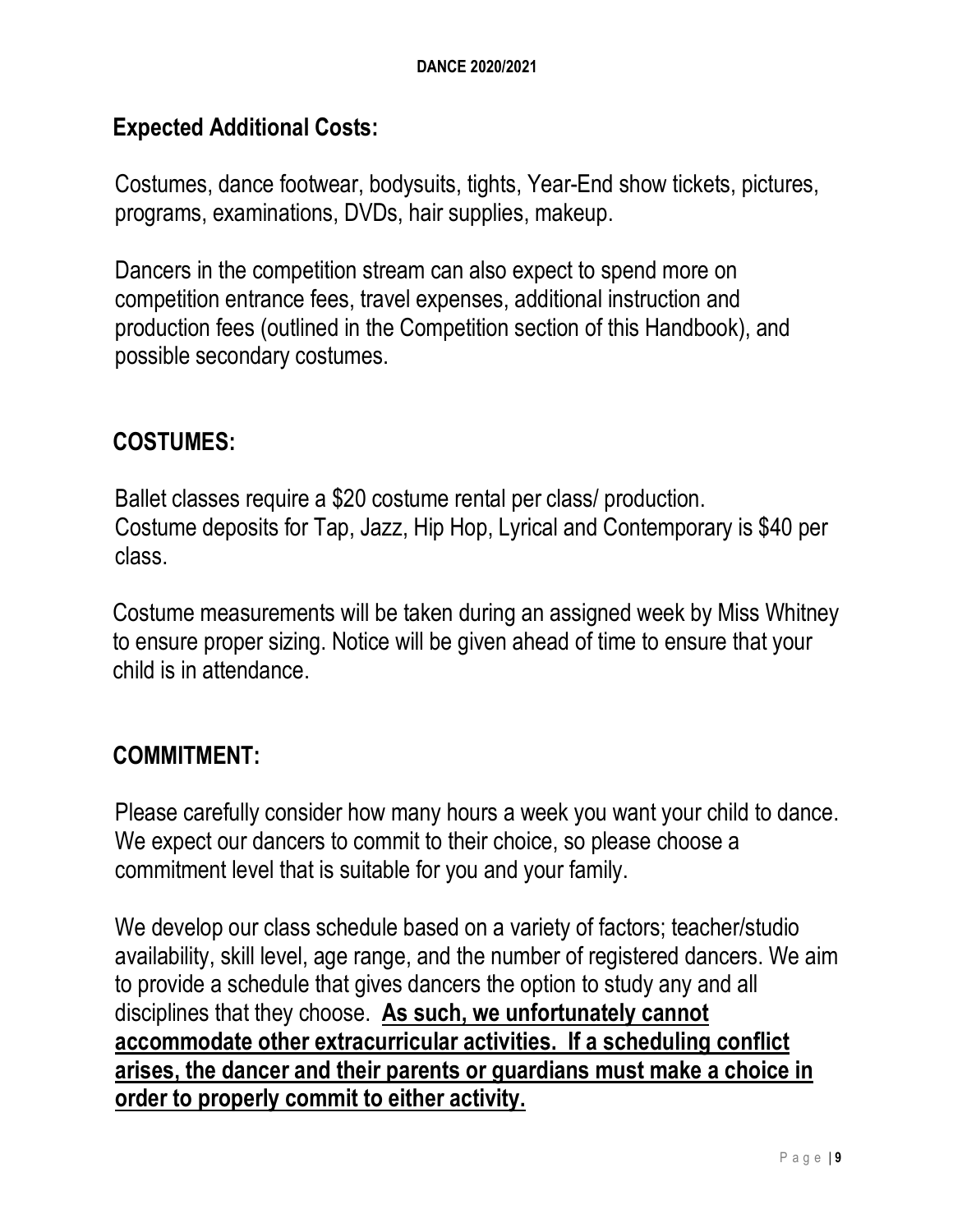#### **WITHDRAWAL FROM CLASSES:**

If for any reason you decide to discontinue classes, you must notify the studio, in writing, no later than November 1, 2020 in order to avoid being held responsible for the remaining costume costs.

The regular dance season is divided into four terms that make up the full year. Term start dates are as follows:

Term 1 – September 14; Term 2 – November 2; Term 3 – January 11; Term 4 – March 1.

**Term fees are due the first week of the first term month. There will be no refunds if the withdrawal notice is received after the first lesson of the term**.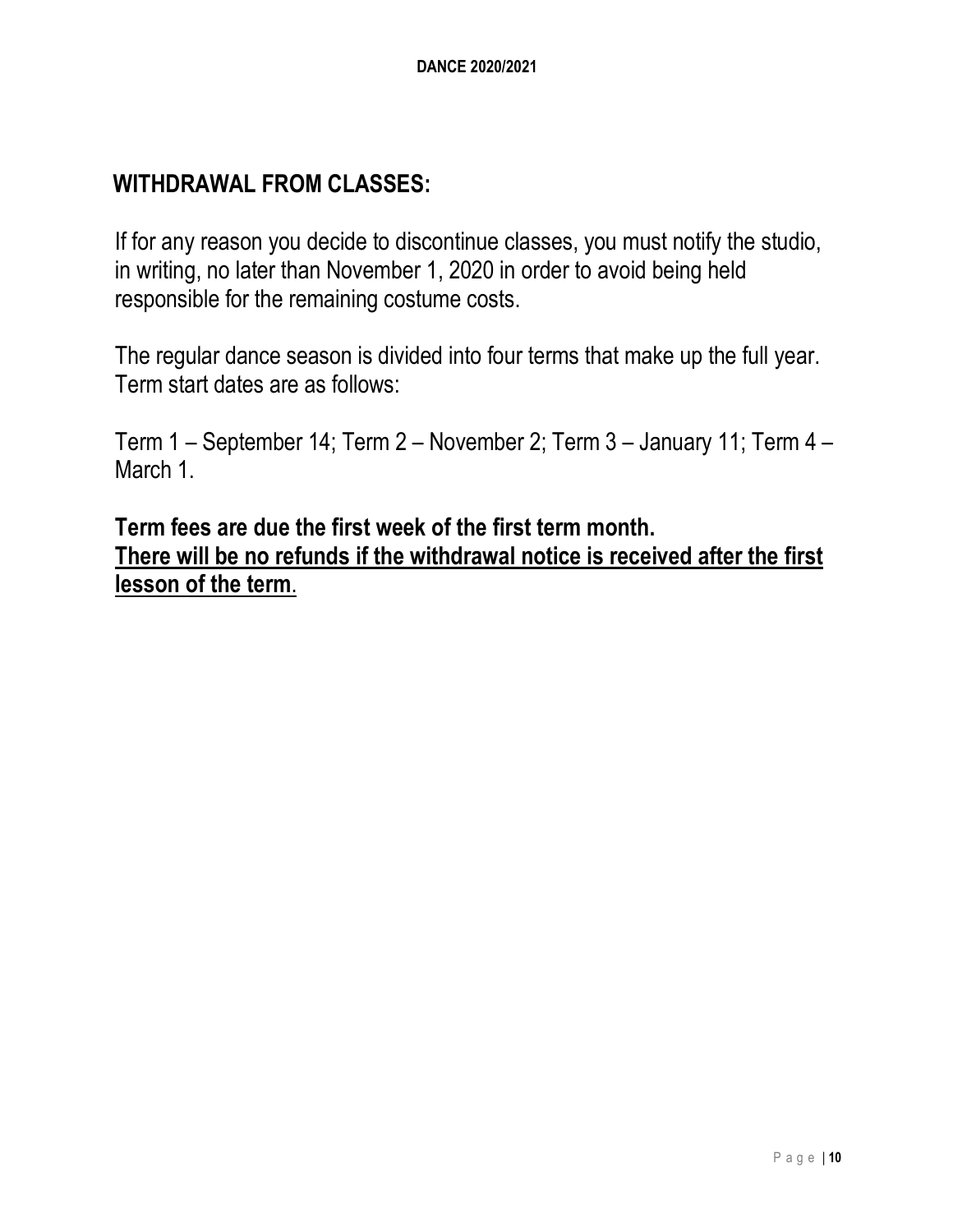#### **BEHAVIOUR & ATTENDANCE:**

KPAC and Instructor's want the students to develop commitment and respect for dance. We also want dancers to respect their instructors, administration, and their peers in class. This is a group activity and requires that all students behave in a non-disruptive way. All dancers are expected to behave appropriately while in the KPAC building, during class or otherwise.

Excessive tardiness will not be tolerated. Dancers who consistently arrive late (15 minutes or more) will be asked to sit out as they will have missed warm-up. Warm-up is done in each and every class in order to ensure that no injuries occur.

Dancers who miss numerous classes are not progressing in muscle strength, core stability, and technical skills. This will result in the dancer falling behind and possibly not being able to progress to the next skill level. It is also disrespectful to the instructors and the other dancers who have worked hard to progress to a higher level.

Dancers who are injured are required to attend classes and watch. After two lessons a doctor's note is required stating that the dancer is not allowed to dance. Ultimately, observation cannot replace participation.

Please **email** if your dancer is unable to make it to class. We do keep attendance. A **consequence of too many absences is that dancers may not be allowed to perform their dances**.

*Competition stream***–**Unexcused absences are not acceptable. If the dancer will not be attending the competition practices, parents **must** inform **KPAC administration via email**. Attendance becomes **mandatory** for competitive students in January.

*Recreation stream–*After two un-notified absences, KPAC administration will contact the parent via email. If there is no response to that email, the student may be withdrawn from the dance program. Please keep KPAC administration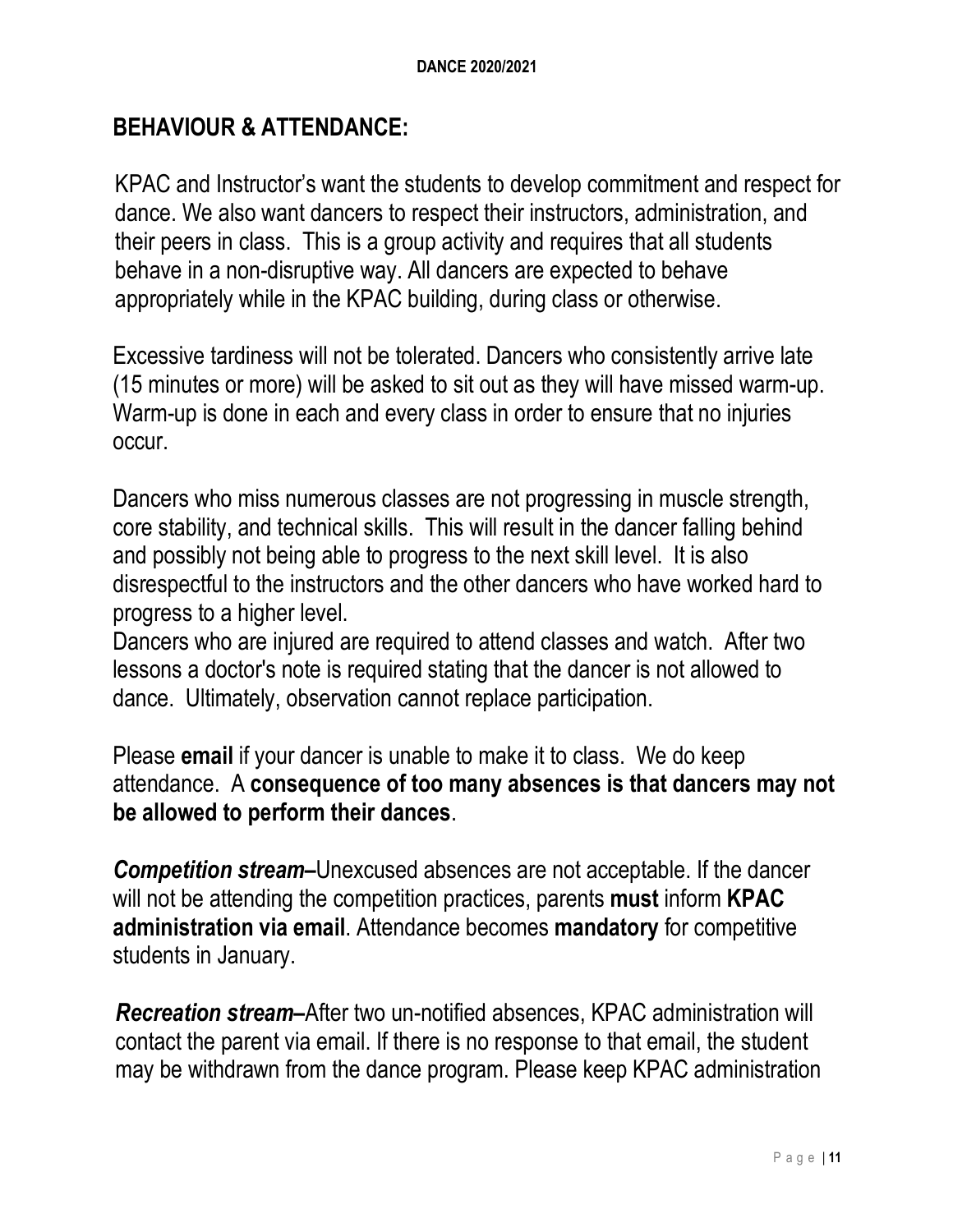informed of absences as instructors need to be made aware of who will be attending class.

After March 1, **100% attendance** is required in order to participate in any performance. (Ex: Festival of the Arts, dance competitions, Year End Shows). In order to present the best possible show, dress rehearsals for the year end shows are **mandatory** for all dancers. Extenuating circumstances will be considered if a dancer must miss a practice due to a physical or family emergency.

If fees are not paid in full before year-end recitals, dancers will not be permitted to dance in year-end recitals.

**ONLY in exceptional cases will parents or guardians be permitted to watch rehearsals for year-end recitals. Parents or guardians are NOT permitted at year-end rehearsals unless they have been pre-approved and pre-arranged by the KPAC Office a week in advance.**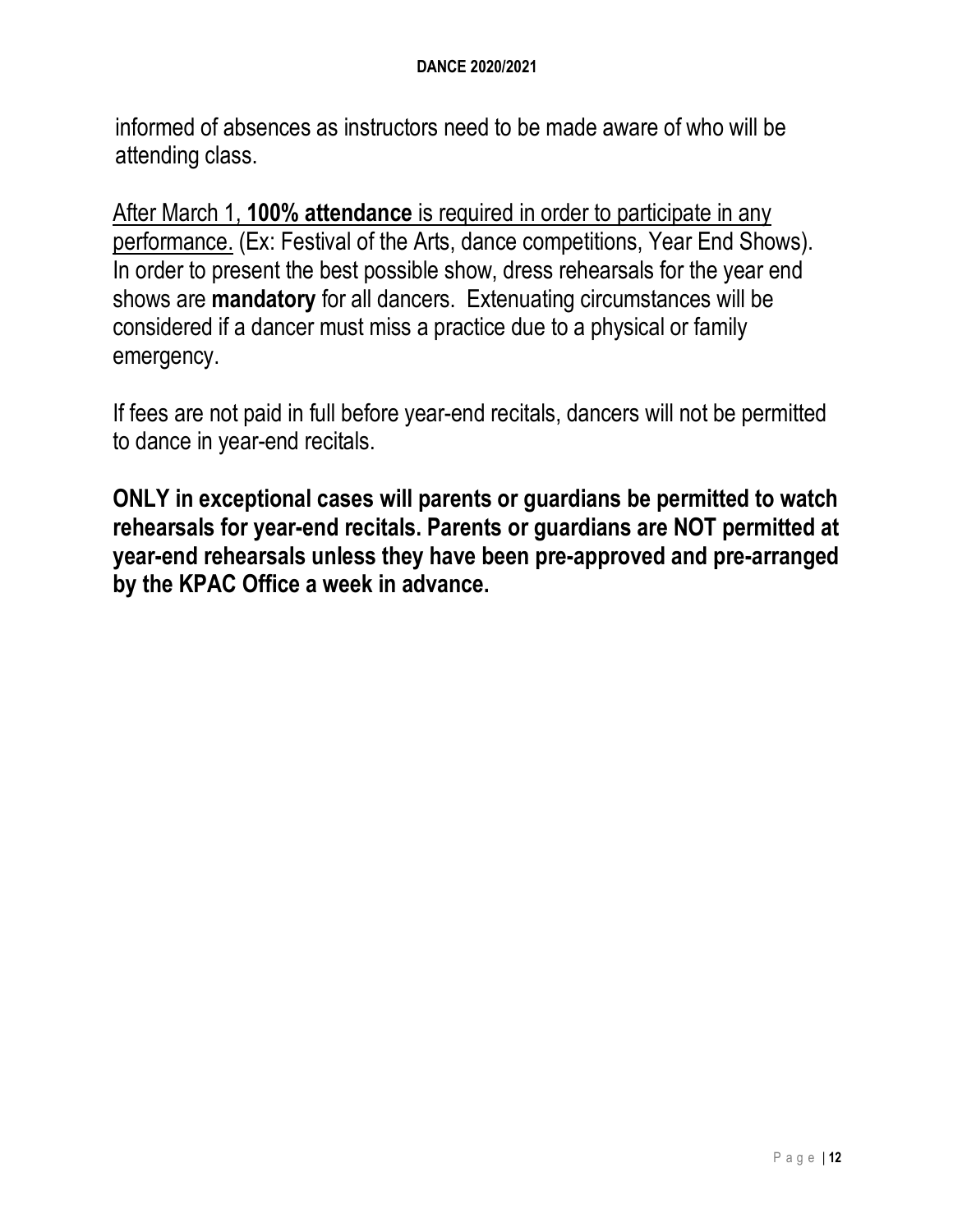#### **STUDENT CLASS PLACEMENT:**

There is no benefit for children to be placed in a class that is not at their ability level. It is hard on the child, the other children in the class, and on the teacher dealing with a variety of skill levels. Where possible in the recreation program, students will be placed on skill level. However, due to registration in September, ages and skill levels may be combined for classes to run. For the dancers accepted into Dance Extensions, placement is strictly based on the following factors noted below as demonstrated in the previous dance year.

KPAC, with the input from our instructors, places students in classes according to their abilities based on their abilities both skill and performance, as demonstrated in the previous year. In order to both decrease the chance of dance injury and to ensure that dancers have the best chance for succeeding; and an overall enjoyable experience each student will be placed in a group appropriate for their skill level. This is a reflection of caring teachers who want to find a class that best suits each child's physical, mental and social needs.

The following factors are discussed when placing students in classes:

Technical ability, maturity, commitment and level of dedication (as demonstrated by attendance and work ethic in class), attitude (towards other dancers and instructors), style and presentation, musicality, physicality, attendance history and the ability to receive constructive feedback. The physical development of the muscles, bones and tendons are also taken into account, especially with consideration in the Pointe class.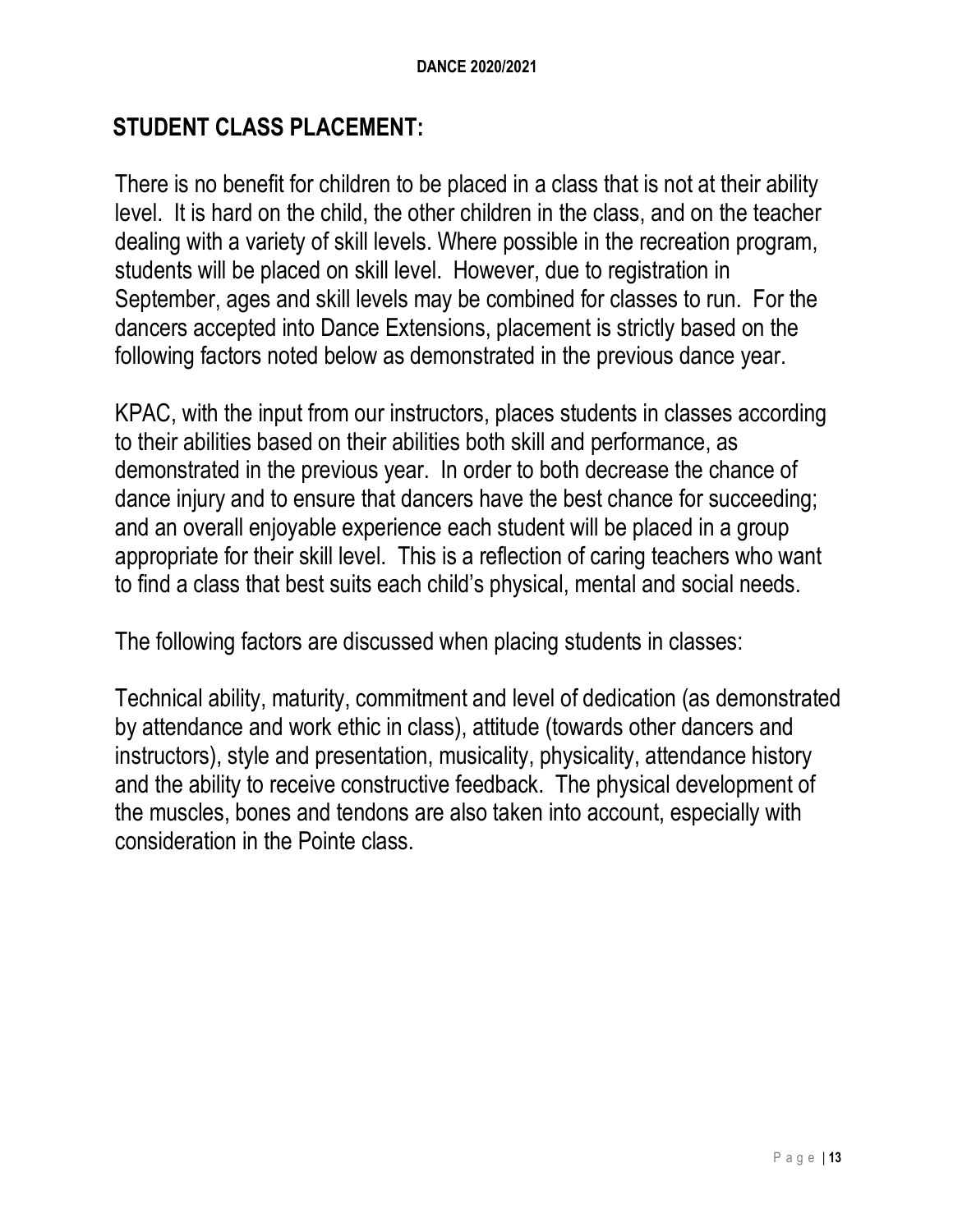#### **PERFORMANCES:**

#### **If a dancer is enrolled in more than one discipline, the parents and dancers must expect participation in more than one Year-End show.**

As we have numerous dancers participating, allocation of dancers in each show is at the discretion of the KPAC Office with input from the KPAC dance instructors for the overall plan for each year-end show.

All dancers are registered and scheduled to perform in the Peace River South Arts Festivals and the KPAC Year End Shows. Students may also have the opportunity to perform in various additional shows and recitals (ex: Christmas recital; Solo, Duo, Trio Show, etc.).

**Important - Dancers learning solos, duets, or trios, (if interested) are responsible for registering themselves for the Peace River South Festival of the Arts through the KPAC Office once Arts Festival forms become available.**

#### **TEACHER ZONE:**

We will be using Teacher Zone this year, which allows for registration, scheduling and even class content online! We will of course have our paper options available for registration, but this will allow our teachers to be able to assign videos that demonstrate technique, combinations, and even choreography so that your children can practice at home. We will also be able to set up livestream and prerecorded classes in the event of another shut-down, illness, or bad weather so that you will not have to miss any classe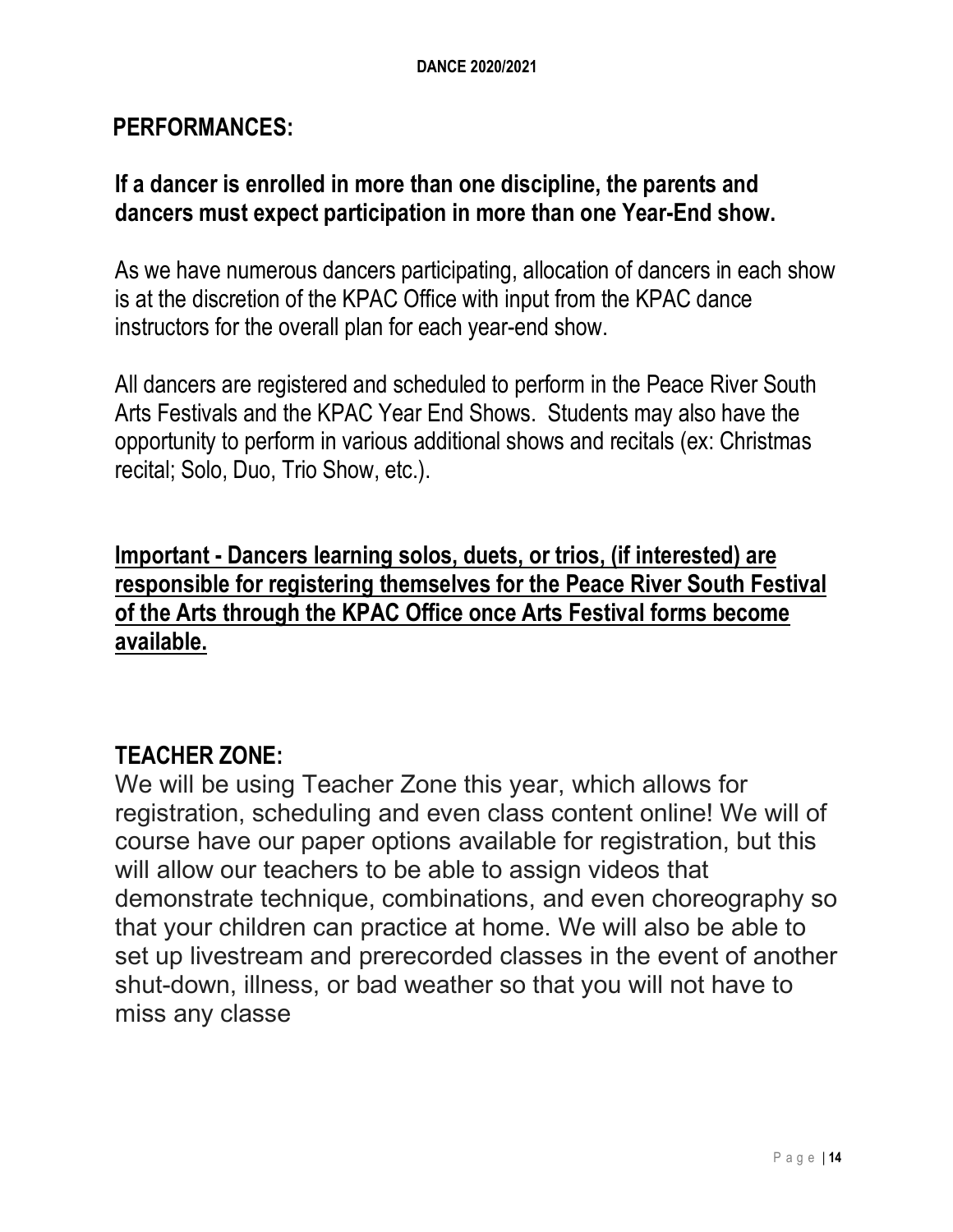#### **COVID-19:**

- Follow traffic flow signage and directions
- Sign in at front lobby
	- o Contact Trace list for all users of our building
- Do not enter KPAC if you are feeling sick or unwell
	- <sup>o</sup> Fever
	- <sup>o</sup> Cough
	- <sup>o</sup> Chills
	- <sup>o</sup> Muscle Pain
	- <sup>o</sup> Headache
	- <sup>o</sup> Sore Throat
	- <sup>o</sup> Shortness of Breath
- No loitering in lobby couches, toys, and books will be removed and stored
- Maintain Social Distancing (6Feet, 2 meters)
- Student drop off/pick limited to 1 person
- Use provided sanitation stations
- Follow proper handwashing procedures
- Water Fountain will be out of order, patrons will not be able to refill own bottles

#### *ANY STUDENT WHO IS SENT TO CLASS KNOWINGLY SHOWING ABOVE SYMPTOMS WILL BE SENT HOME IMMEDIATELY & MAY RESULT IN TERMINATION FROM THE PROGRAM*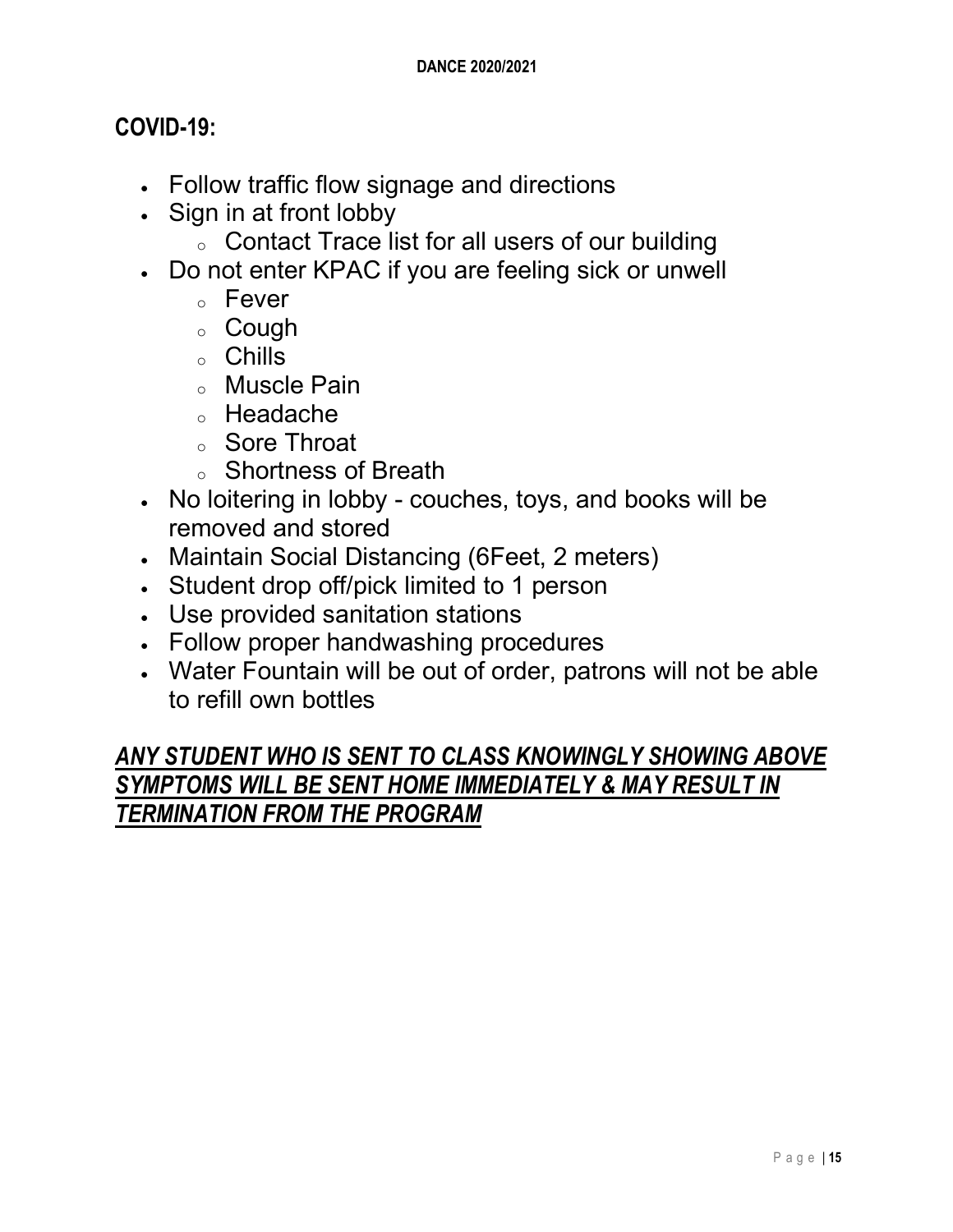#### **THE STUDIO AND BUILDING:**

- No gum chewing allowed in class.
- No large and/or hanging jewelry.
- No children under the age of 10 is to be left unattended outside class time.
- No running or yelling in the building. There are multiple users in the building; let's be respectful. Families will be given warnings for disruptive behaviour.
- There is a play corner for young siblings to keep entertained, it is the parents and children and parents are expected to clean up after themselves. If the corner is abused, some items will be confiscated.
- Water bottles are permitted in class. No food or other beverages allowed.
- Watching classes People popping up and down distracts the dancers. For some children it takes longer to redirect them from the distraction. Please use your discretion when trying to watch.
- Photography We understand the desire to document your child's class and we love that you are proud of your child but please be aware that photos of other dancers/children are not permitted in order to protect the privacy rights of minors.
- Remove all outside footwear and place them on the racks by the door or on the trays outside the studios.
- Respect all property your own, the studios, and other dancers'. Please ensure you clean up all your garbage when you leave a space.
- KPAC and the instructors are not responsible for lost or stolen items. Please ensure that dancers clearly label all their: dance shoes, tights, bodysuits, and costumes.
- The lockers across from the lower level washrooms are available to rent for the year to dancers in the KPAC Dance program. Priority will be given to dancers that dance over 5+ hours a week for \$10+GST for the year. If any are available, students age 8+ can request renting a locker for the year. Lockers will be cleared out if they are not assigned to a student.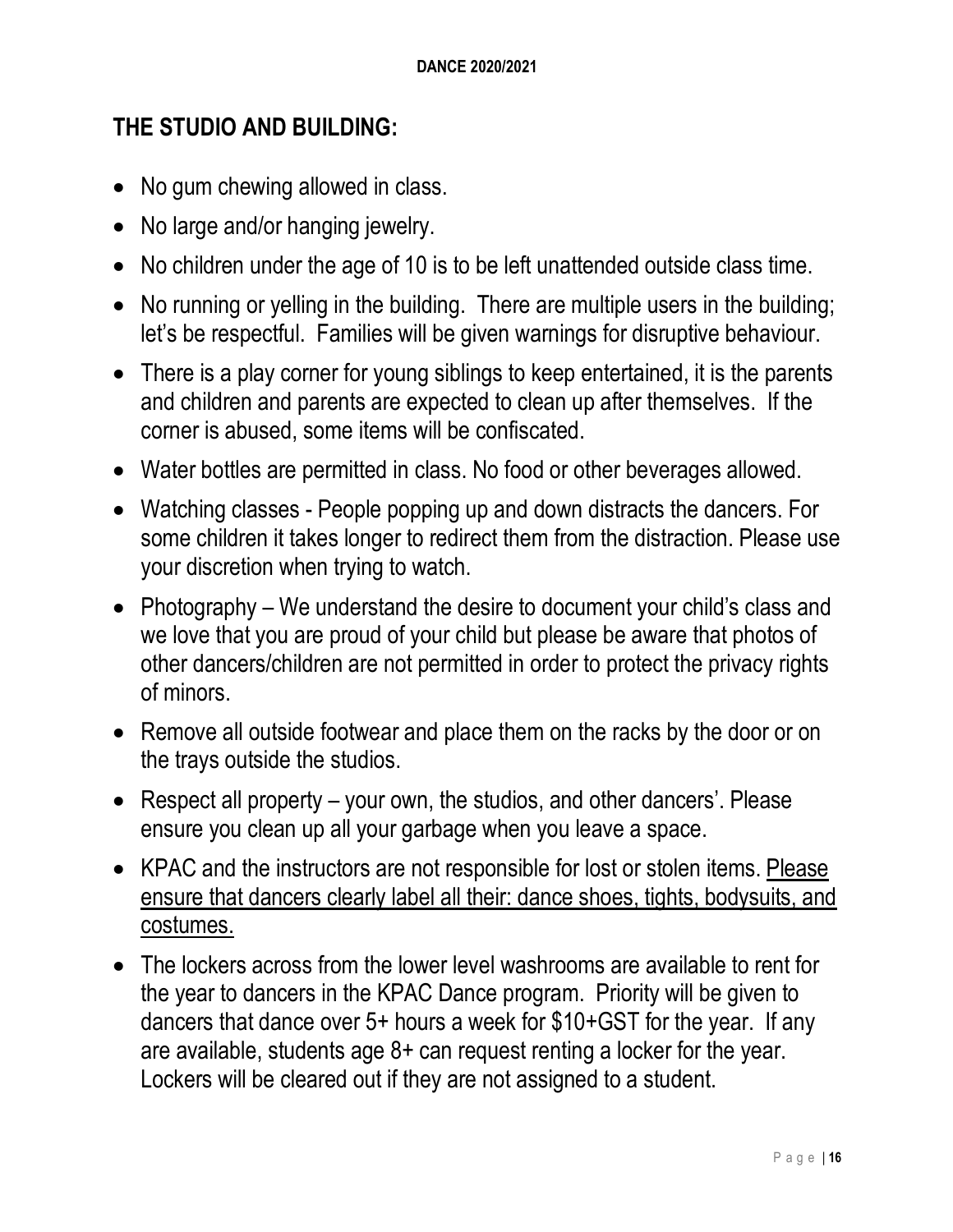### **INCIDENT REPORTING AND CONFLICT RESOLUTION:**

Any incident in the studio will be recorded in an Incident Report. Incident Reports will be filed for:

- Physical injuries
- Interpersonal conflicts (ex: bullying, student altercations, parent altercations)
- Instructor disciplinary actions (ex: asking a dancer to sit out, issuing absence warnings, etc.)

Incident reports will be kept on record in the KPAC office. If conflicts continue, meetings will be arranged with parents and administrators to formulate a plan for conflict resolution.

Code of Conduct: It is our goal that we do our best to resolve conflicts, however, rude and abusive behavior and comments toward staff WILL NOT be tolerated.

Harassment related to the following:

- Emotional
- Physical
- Verbal (derogatory, insults, yelling, belittling, etc.)
- Threats
- Any comments that may imply that our staff do not have the capability to make the decisions needed.

Anyone breaking this code of conduct will be asked to leave. Remember, our main focus is for the students to have the best dance experience, as it is imperative to have a positive learning environment.

KPAC reserves the right to terminate **any** student's enrollment at **any** time for misconduct or inappropriate actions by either the student or his or her parent(s).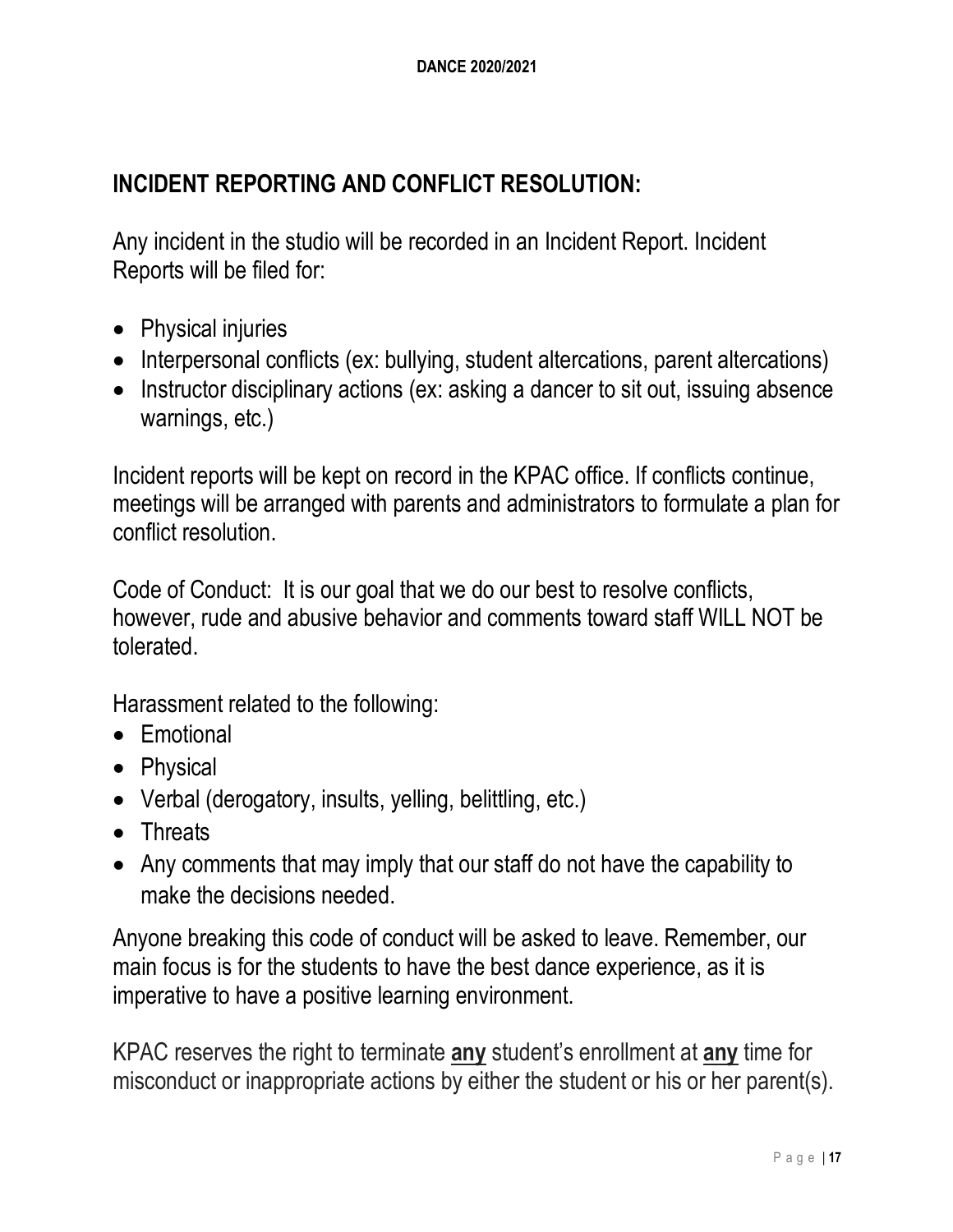### **IMPORTANT DATES**

| <b>Date</b>                         | <b>Event</b>                                                                |  |
|-------------------------------------|-----------------------------------------------------------------------------|--|
| September 7                         | Final Dance Schedule to be e-mailed to registered                           |  |
|                                     | families                                                                    |  |
| September 14                        | All dance classes begin                                                     |  |
| <b>TBD - Late September</b>         | <b>FIRST Dance Parent Committee Orientation Meeting</b>                     |  |
| October 12 - 18                     | <b>NO CLASSES</b>                                                           |  |
| October - TBD                       | <b>KPAC AGM</b>                                                             |  |
| <b>Saturday December 19</b>         | Last day of classes                                                         |  |
| December 21 - January<br>3          | KPAC CLOSED for WINTER BREAK - NO CLASSES                                   |  |
| January 1                           | Attendance becomes <b>Mandatory</b> for Competition<br><b>Dance Stream</b>  |  |
| January 11                          | All dance classes resume                                                    |  |
| February 17                         | <b>FAMILY DAY – NO CLASSES</b>                                              |  |
| <b>TBD-Late February</b>            | KPAC Solo, Duo, Trio Show                                                   |  |
| March 1                             | Attendance becomes <b>Mandatory</b> for Recreational<br><b>Dance Stream</b> |  |
| <b>TBD-Early March</b>              | <b>Dance Photos</b>                                                         |  |
| <b>Monday March 13</b>              | Last day of classes                                                         |  |
| <b>March 15-26</b>                  | <b>SPRING BREAK-NO CLASSES</b>                                              |  |
| <b>Saturday March 27</b>            | Classes resume.                                                             |  |
| April 2 - 5                         | <b>EASTER WEEKEND-NO CLASSES</b>                                            |  |
| April 23 and 24 *to be<br>confirmed | Peace River South Festival of the Arts - Dance section                      |  |
| April 28 *to be<br>confirmed        | <b>Arts Festival Honours Concert</b>                                        |  |
| <b>Monday May 10</b>                | Last regular DANCE CLASS                                                    |  |
| May 12 and 13 *to be<br>confirmed   | Year End Finale Rehearsals - MANDATORY                                      |  |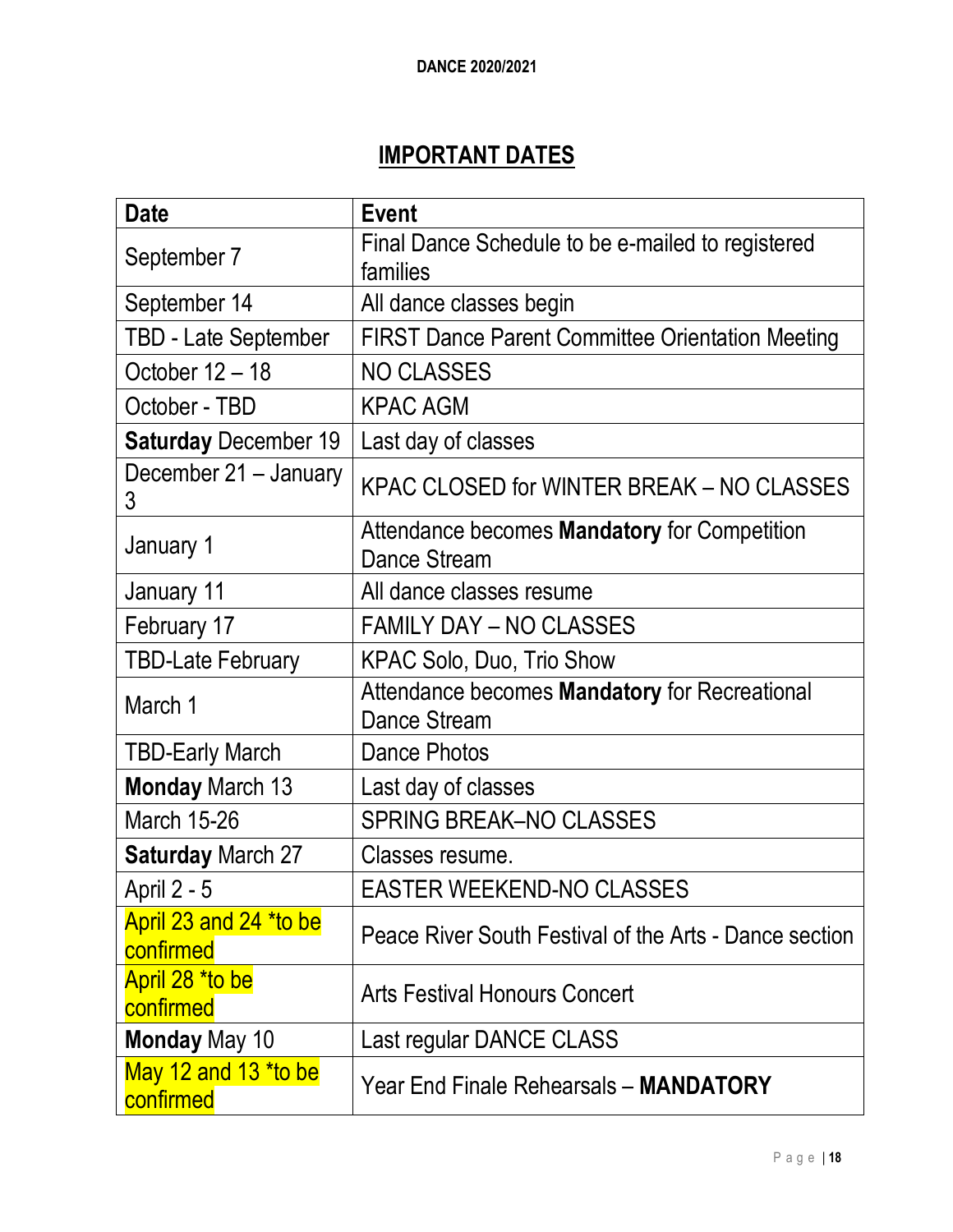| May 14 *to be<br>confirmed | Year - End Ballet Recital                                     |
|----------------------------|---------------------------------------------------------------|
| May 15 *to be<br>confirmed | Year - End Finale (Variety, all disciplines except<br>Ballet) |
| June $1 - 30$              | Spring Session dance classes (classes TBA)                    |
| July 5                     | <b>Returning Family Registration</b>                          |
| July 19                    | <b>New Family Registration</b>                                |
|                            |                                                               |
|                            |                                                               |

### **Other Important Dates – To Be Announced**

- Competition dates (for dancers in competition stream)
- Costume payment and collection–end of January to mid–February
- Ticket sales for Year-End Shows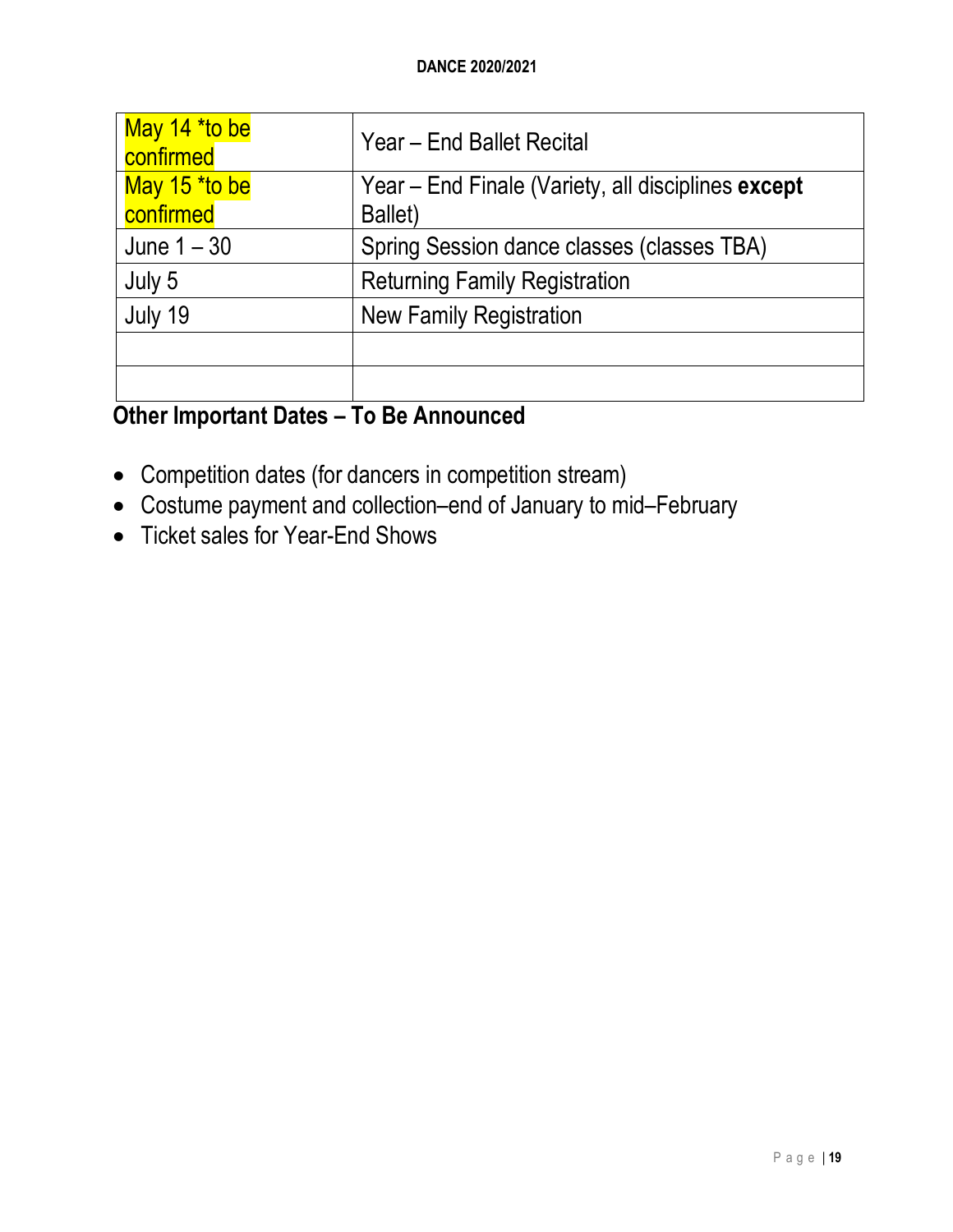#### **DANCE 2020/2021**

#### **COMPETITION STREAM**

#### *Dance Extensions–Travelling Competition Team*

Dance Extensions is for KPAC Dancers aged **8–17.** Placement is based on the following: minimum two years' dancing experience in chosen discipline, dancer's commitment, attendance, skill level, performance ability, and work ethic as demonstrated in their previous year of dance.

It is possible for dancers accepted into Dance Extensions to also participate in the recreation dance program. If a dancer does not qualify for all competition styles (Ballet, Contemporary, Lyrical, Jazz, Hip Hop, Tap), they will be placed in classes for the recreation program. Example – if a student wants only to compete jazz and ballet, but still wishes to learn tap and hip hop, they may be admitted into competition jazz and ballet, as well as recreation tap and hip hop. For scheduling purposes, dancers may be unable to enroll in both competition and recreation streams of the same dance style.

For Dancers wanting to compete in Contemporary, Jazz, or Lyrical, Ballet is MANDATORY. Why? Ballet technique is the foundation for all the technical moves performed in the three mentioned disciplines. From our research of other competitive dance programs in the Province of BC, Ballet is a mandatory requirement as part of any competitive dance program for these three disciplines as well.

Strength & Conditioning is a MANDATORY class for all competition students. This class allows students to work on the more technically difficult components. The conditioning aspect of this class is to instruct dancers how to condition their bodies to help prevent injury.

There will be opportunities for recreation and competition streams to perform together in a number of production numbers such as the year-end recital finales, ballet productions (such as Nutcracker), or any extra production numbers where time allows rehearsal throughout the year (Christmas tree light up, Fall Fair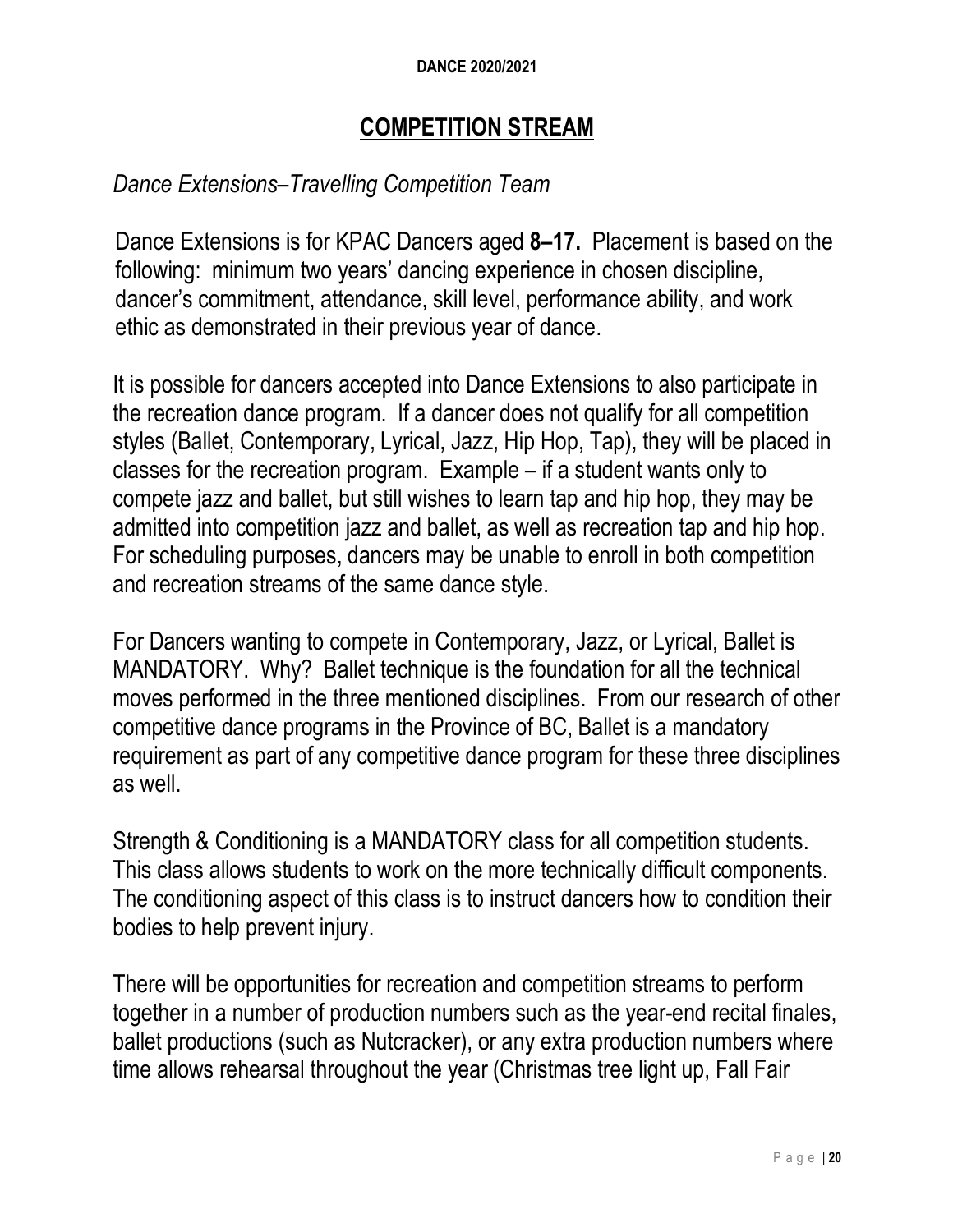parade, etc.). For these types of production numbers, they will largely be learned in class, but may also require occasional extra weekend rehearsals.

While competition offers a new facet of dance performance to dancers, the competition stream may not be well-suited to all dancers. Competition will require a greater time commitment than recreation classes and some students who are involved in many other extracurricular activities (sports, theatre, community groups, etc.) may prefer to dance partly or solely in the recreation stream. Similarly, dancers who would prefer a more easy-going dance year with fewer performances may choose to dance partly or solely in the recreation stream. Dancers in the recreation stream will still perform in the Peace River South Festival of the Arts and in the KPAC Dance Year End Recitals. In addition to those performances, and based on the dates for various festival and competitions, Dance Extensions dancers will also be required to perform in different regional dance competitions which may include competitions in Northern BC, Southern BC and the Alberta area.

For Dance Extensions, the competition instructors may decide to compete extra numbers with certain Dance Extensions classes. Dance Extensions will never exceed two bonus numbers a year. These bonus numbers are additional to regularly scheduled classes and will be scheduled on weekends. Classes, practice dates, and extra fees will be announced before the season starts in September.

### **COMPETITION STREAM - ADDITIONAL COSTS:**

Dancers who qualify for the competition stream are required to pay additional fees.

*Competition fees* –All competition dancers will be required to pay entrance fees for all the competitions they attend, which may be up to five different competitions (ex: Peace River South Festival of the Arts in Dawson Creek, Standing Ovation in Dawson Creek, Peace River North Festival of the Arts, Northern Force Dance Challenge in Grande Prairie, Prince George Dance Festival). Due no later than October 31 (this includes coverage for solos, duos,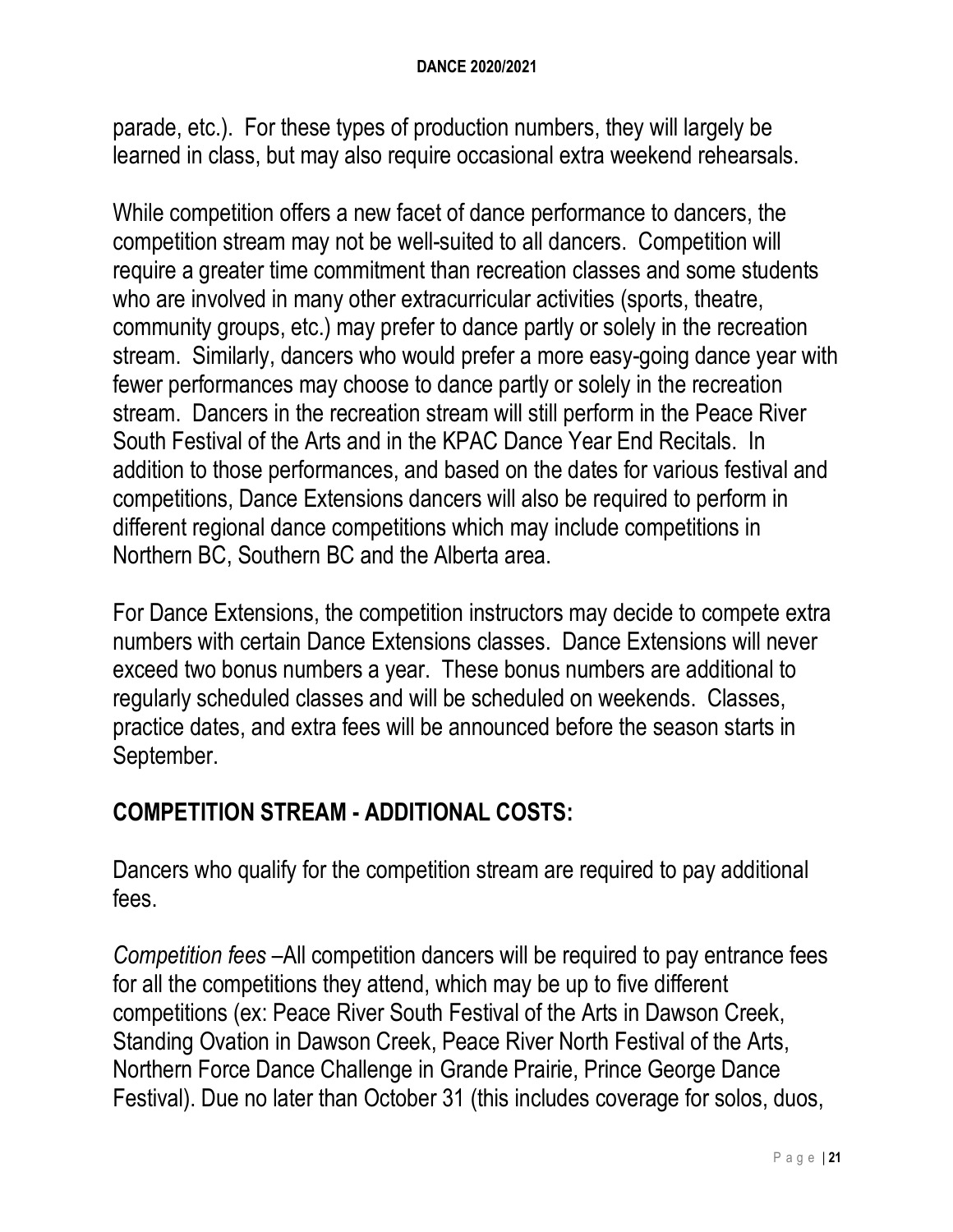and trios).

*Costume fees* – All KPAC Dancers (both recreation and competition) are required to pay a costume deposit in September to pay for their costumes for the dance season, with the remaining costume balance being paid in February.

*Competition Term Fees* – Dancers in the Competition Stream will be required to pay term fees of \$100 per registered group competition class, per year. That amount will be invoiced in November, these fees are to cover the travel cost and accommodation for a competition instructor to represent and coordinate the competition dancers at each competition.

*Bonus Production Competition Fees*–Dancers in competition classes chosen to perform bonus numbers that will be competed at competitions are required to pay additional fees of \$40 per production. This covers the cost of three choreography classes and one cleaning class to be booked on weekends, as well as the numbers competition entry fee.

*Competition Team Jackets–*Jackets are a mandatory purchase for Dance Extension Competition students as they are considered part of the team's uniform.

If you and your child need some assistance with fees, please inquire about the funding opportunities provided through the Canadian Tire Jumpstart program online at https://jumpstart.canadiantire.ca/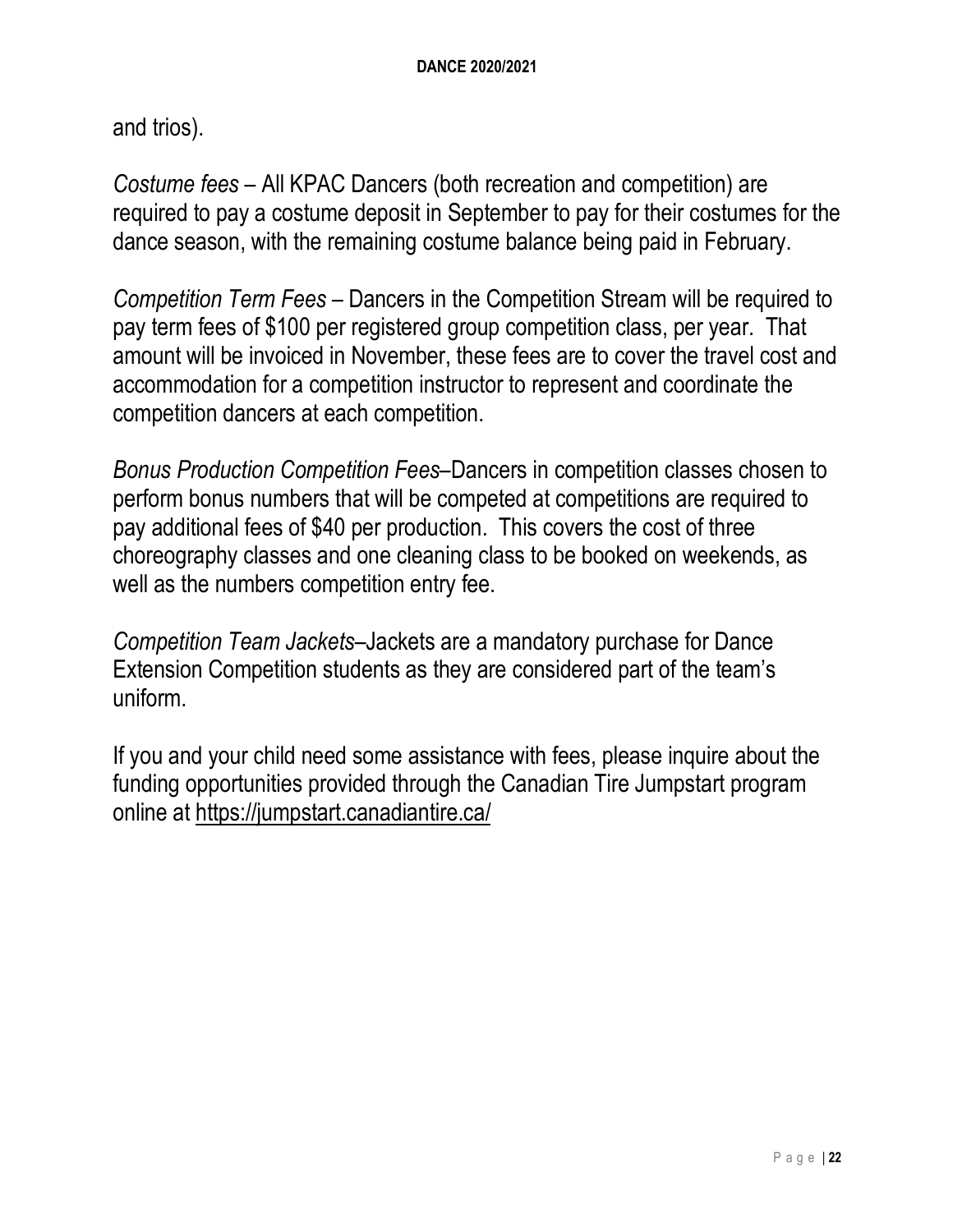#### **DANCE 2020/2021**

#### **SOLOS, DUETS, TRIOS**

#### **Who is eligible to learn and perform a solo, duet, or trio?**

Any registered intermediate or senior KPAC dancer (aged 8 and up) is eligible to request a solo, duet, or trio with any KPAC dance instructor of their choosing. If the choreographer/instructor is not indicated, then the KPAC Office will match the dancer to choreographers/instructors who have expressed interest in offering their services to the student. Dancers in either the competition or the recreation stream can only request choreography for a solo, duet, or trio in dance styles in which they have a minimum of three years' experience (jazz, tap, hip hop, ballet, contemporary, lyrical, pointe, music theatre, international).

#### **How do I register my child for a solo, duet, or trio?**

Solos, duets, and trios are open to **any KPAC dancer aged 8 to 172**. All dancer inquiries regarding booking a Solo, Duet and Trio must be brought to the KPAC Administration during registration so that arrangements with the instructor/choreographer can be made. An agreement will be made between the dancer(s), the instructor, and KPAC Administration. Whether a student is eligible for a solo, duo, or trio is dependent on choreographer availability and choreographer discretion regarding student's abilities. Choreographers have the right to refuse offering their services. Once arrangements have been made, the dancer will have to pay their fees to the KPAC office. The KPAC office will be responsible for booking rehearsal times and spaces and paying the instructor. Solos, duos, and trios are additional costs that fall outside regular dance term fees.

#### **What is the cost of doing a solo, duet, or trio?**

This fee pays for the instructor's choreography in three teaching sessions, three studio rentals for each session, and admin fees. The three rehearsals will be

<sup>&</sup>lt;sup>2</sup> All ages indicated are the ages the dancer must by December 31.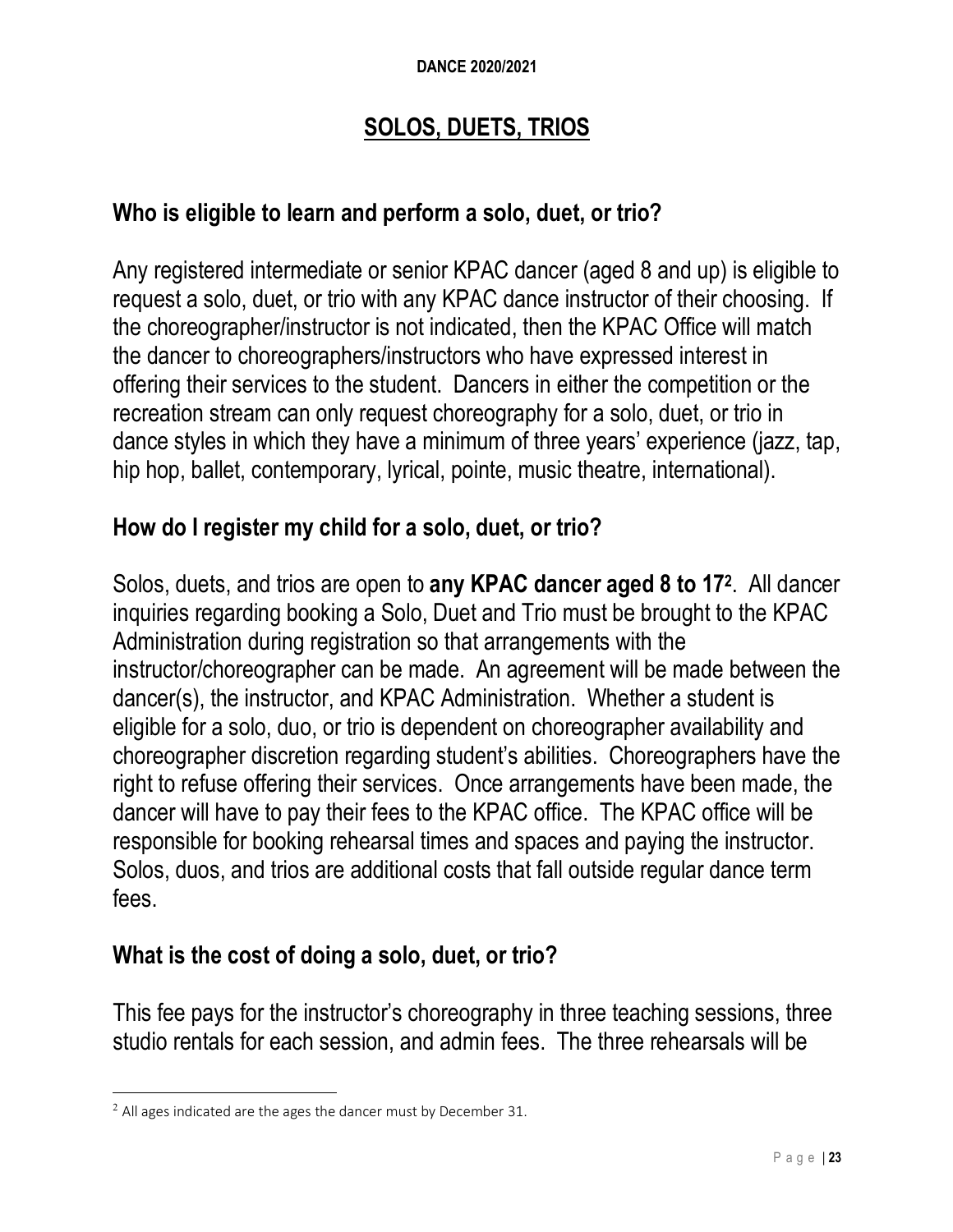scheduled for the instructor's and dancer's convenience. If any extra rehearsals are needed, the dancer will be required to pay **an additional \$42 per extra 1 hour rehearsal or \$21 per half hour rehearsal** to cover the cost of instruction and studio rental.

- Solos will cost \$330; paid by one dancer.
- Duos will cost \$360; paid by two dancers (\$180 per dancer).
- Trios will cost \$390; paid by three dancers (\$130 per dancer).

Upon reaching an agreement between the dancer(s) and instructor, a contract will be made between the dancer, the instructor, and KPAC. All studio bookings for solos, duos, and trios are to be booked through the KPAC Administrative Office.

#### **Where will my child(ren) be performing their solo/duet/trio?**

Any dancer who takes on an additional solo, duet, or trio performance will be eligible to register their routine in the Peace River South Festival of the Arts and/or enter it into the KPAC Solo, Duo, Trio show in March. Dance Extensions dancers who have solos, duos, or trios are able to register their routines at any or all of the approved regional competitions and must notify the KPAC Office at the deadline (to be announced in an e-mail at a later date).

Additionally, dancers in their senior year of dance (age 17-18) might be invited to perform their solo in one of the KPAC Dance Year End shows.

Dates of all competitions, festivals, and shows will be announced once they have been confirmed. Dance Extension dancers who have completed solos/duet/trios are responsible for paying their own competition fees. As such, competition dancers are responsible for notifying the KPAC Administration of the competitions they want their solos, duos, and trios competed in by the stipulated deadline that will be sent out in an e-mail.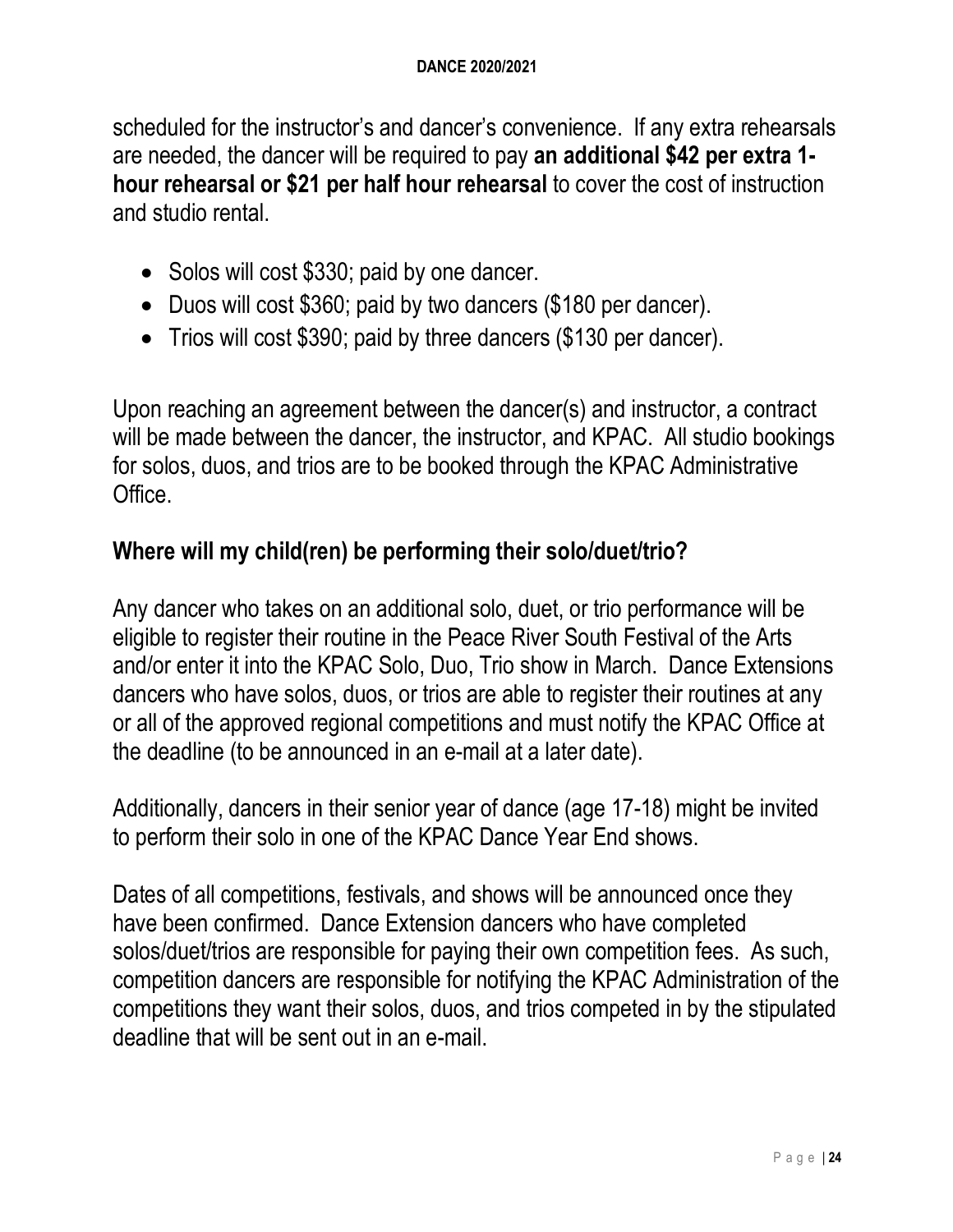#### **Is there a limit on how many solos/duets/trios a dancer can do?**

Each KPAC instructor is limited to teaching up to ten solos/duet/trios. As such, there may not be enough instructor availability for each dancer to do multiple solos/duets/trios. In general, we would advise that a dancer be in no more than three solos/duets/trios in order to still allot appropriate time to perfecting their other routines.

### **STUDENT TEACHER MENTOR**

The KPAC Dance program has a long history of providing mentorship to dancers in the program wanting to pursue careers in the performing arts. Many of our current instructors at one point were student teachers. As such, KPAC is committed to continuing this tradition of offering mentorship opportunities to our students.

In the mentorship program, interested students will be matched with a KPAC dance instructor for one or possibly two classes depending on the student's dance schedule. The student teacher mentorship program is a voluntary program. Students will not receive payment for their participation. If the arrangement works for both the student and the instructor, an agreement will be signed by both parties. Either party can terminate the mentorship agreement at any time, providing just cause, in writing to the KPAC administrative office. For Student Teaching Assistants age 15+, based on evaluations from mentor throughout the dance year (September–May), student teaching assistants may be eligible for summer student instructor positions available in the months of July–August.

With the mentorship, student assistants are required to commit to a minimum of 26 hours. This is equal to mentoring in a 1-hour class once-a-week for the duration of the KPAC Dance Year (September to May). To be considered for possible summer student employment for July and August, students must have exemplary evaluations provided from their mentors and must be 15 years of age by July/August, have an excellent attendance record, as well as have completed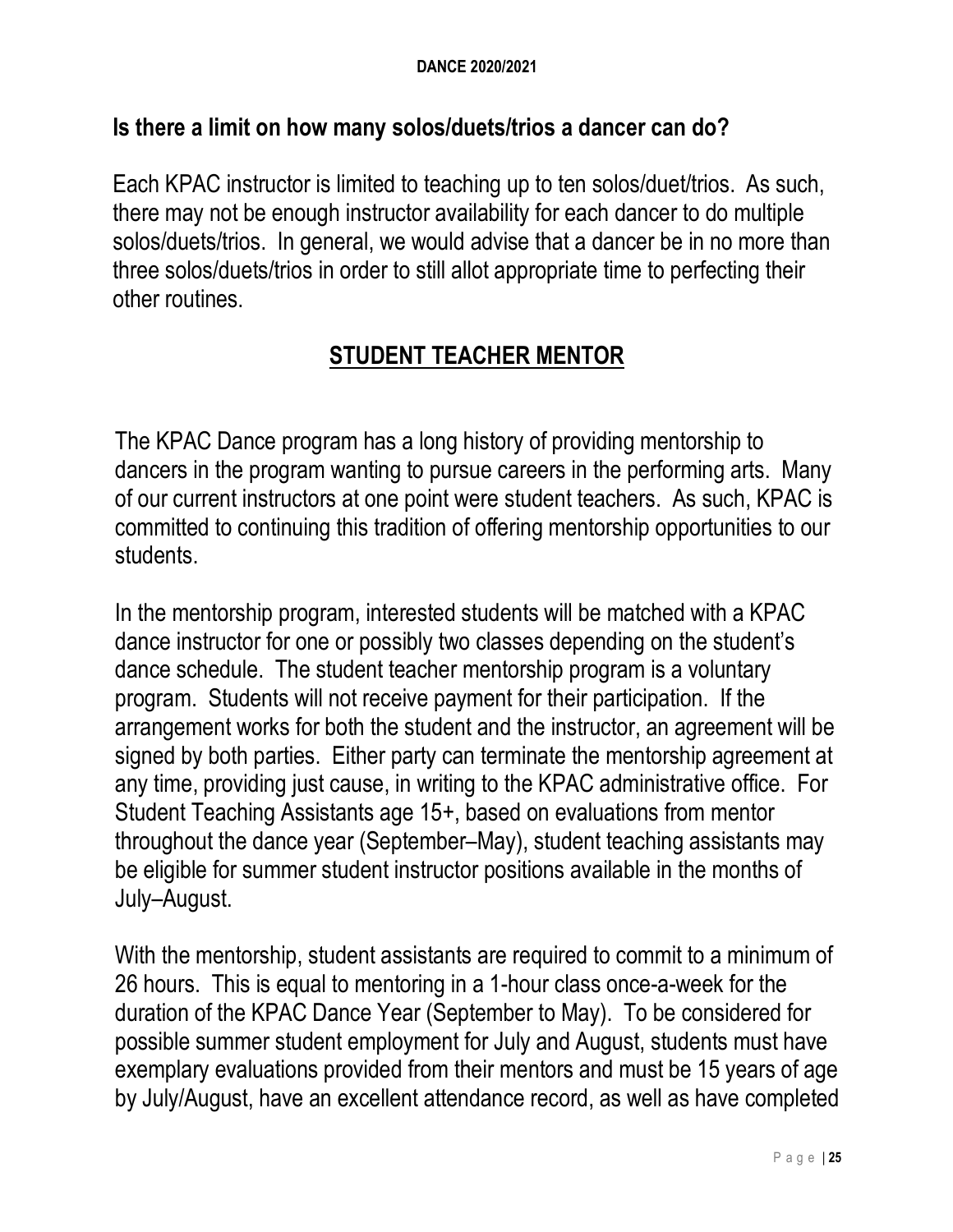over 30 hours of volunteer experience through KPAC. Extra volunteer hours can be acquired by assisting with KPAC Dance fundraising or team building events.

#### **Benefits to Students:**

- Teaching experience in a positive, caring environment that will include:
	- How to develop a class plan and how to implement it
	- How to instruct, which will include how to properly conduct a warm-up and cool-down to prevent injury
	- How to develop age appropriate choreography and how to cut music
	- How to handle disruptive students in a studio setting
- Possible volunteer credit hours for high school students in their graduating year
- Valuable work experience in a non-profit performing arts setting
- Opportunity to be hired as a paid summer student dance instructor

Dancers interested in participating in the student teacher mentorship can express their interest by contacting the KPAC administrative office before the dance season begins (September). If students do not note dance style or instructor that they would like to mentor with, KPAC will match students with instructors based on the student's dance background and the dance classes that could benefit from a student teacher. Students could be placed in classes age preschool to age 10 as a student teacher assistant.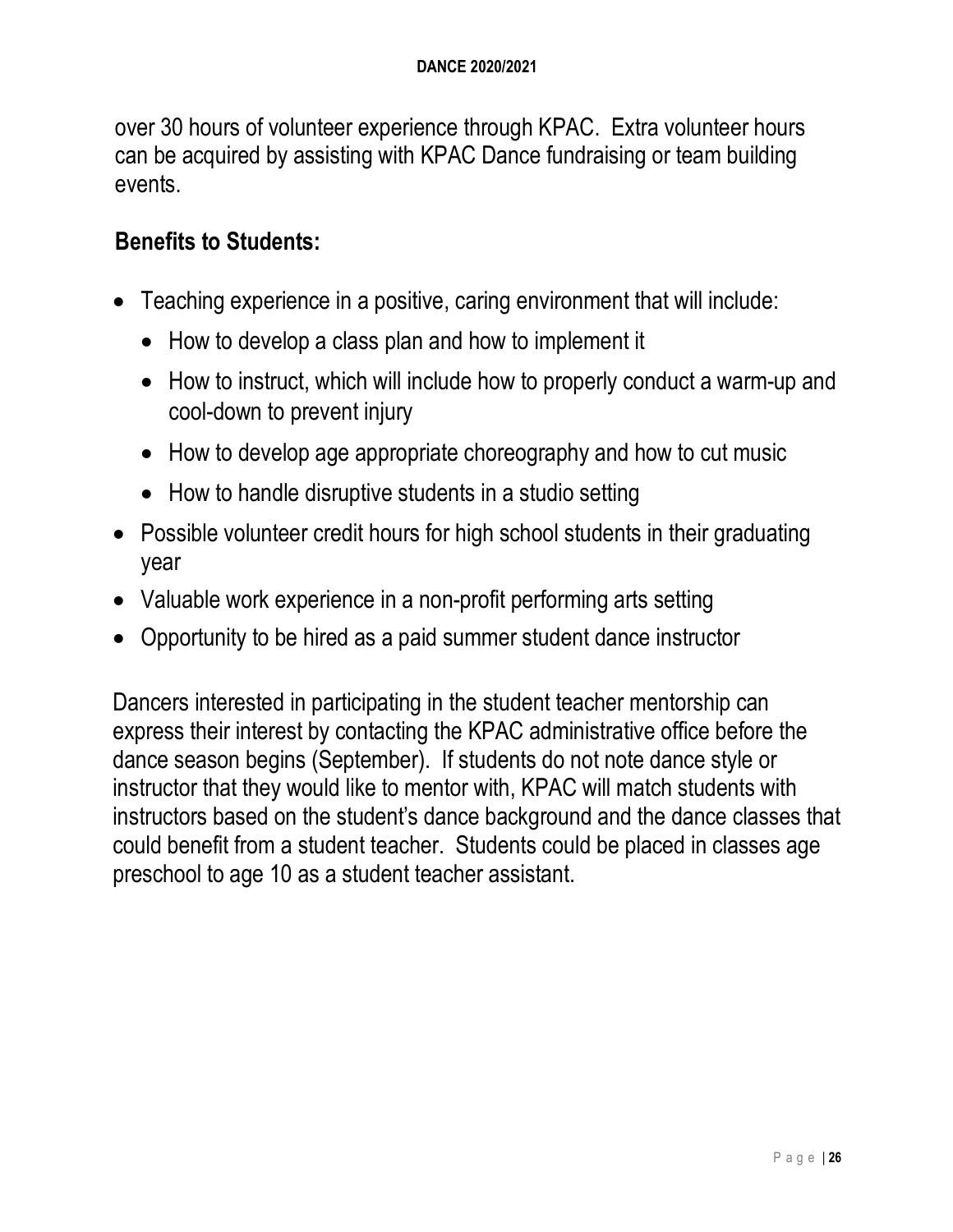#### **DANCE 2020/2021**

#### **DANCE PARENT COMMITTEE**

Parents who volunteer their time to be a part of the committee have the opportunity to plan fun events that create a positive experience for the KPAC Dance students and families such as, but not limited to: organizing KPAC Dance team building events, fundraising for the KPAC Dance Program, volunteer time for dance related events such as recital performances, fundraisers, parades, etc. Any money fundraised via the committee goes directly to the dance program. The committee has the option to meet once a month or as necessary and will work with KPAC Administration to fundraise or coordinate events that benefit the KPAC Dance Program.

Members of the committee will have input on how money is allocated, such as booking a fun event for all KPAC dancers, paying to bring up choreographers for workshops, or investing in props and costumes for productions, etc. The KPAC administrative office will handle the funds and notify the committee of where money needs to be fundraised or other opportunities that may benefit the KPAC Dance Program.

The first meeting will be scheduled for late September at KPAC. At this meeting, one parent will be nominated to act as the representative for the committee and who will be the direct contact between the committee and the KPAC Administrative Office.

If this is something that you, as a dance parent, are interested in participating in, please e-mail kpacdance@gmail.com.